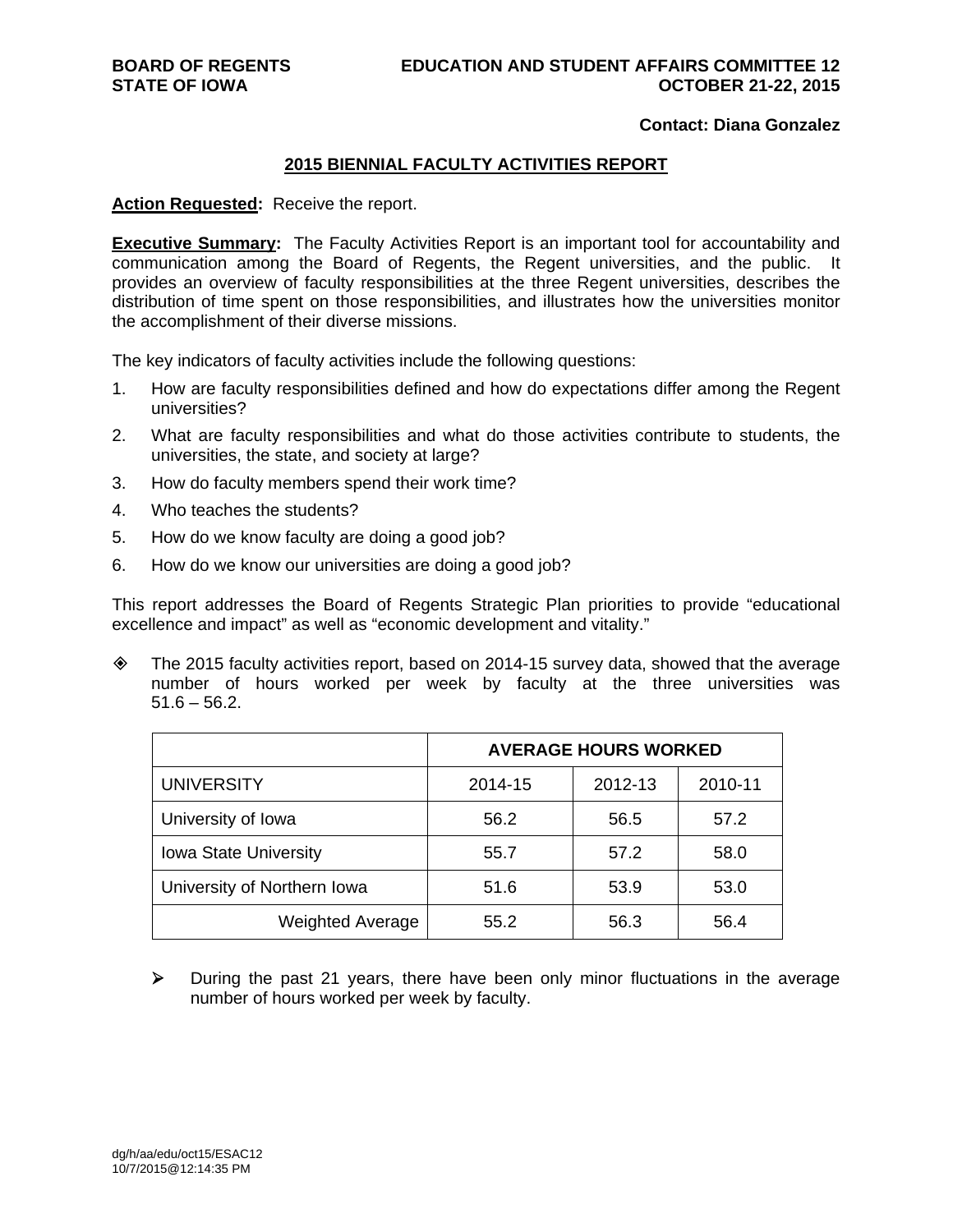- $\diamond$  The comparable national average in the 2004 National Study of Postsecondary Faculty was 55.5 hours for full-time faculty at public research universities and 53.3 hours at public comprehensive universities.1
- $\diamond$  A significant faculty effort, for all ranks and faculty status, is teaching. The percentages of time spent on research/scholarship, service, and administrative duties mirror past results and reflect faculty rank.
- At the three universities, at least 43% of all undergraduate student credit hours are taught by tenured or tenure-track faculty.

The following graphs display the allocation of hours by category (student instruction/advising; scholarship/research/creative work; clinical work; community engagement/outreach/extension; professional development; and administration/service) and faculty type (tenured; tenure-track; and non-tenure-track). It is clear that there is a difference in the allocation of hours by category and faculty type.



#### **Table 1a – University of Iowa**

#### **Table 1b – Iowa State University**



<sup>&</sup>lt;sup>1</sup> Source: National Center for Educational Statistics.

 $\overline{a}$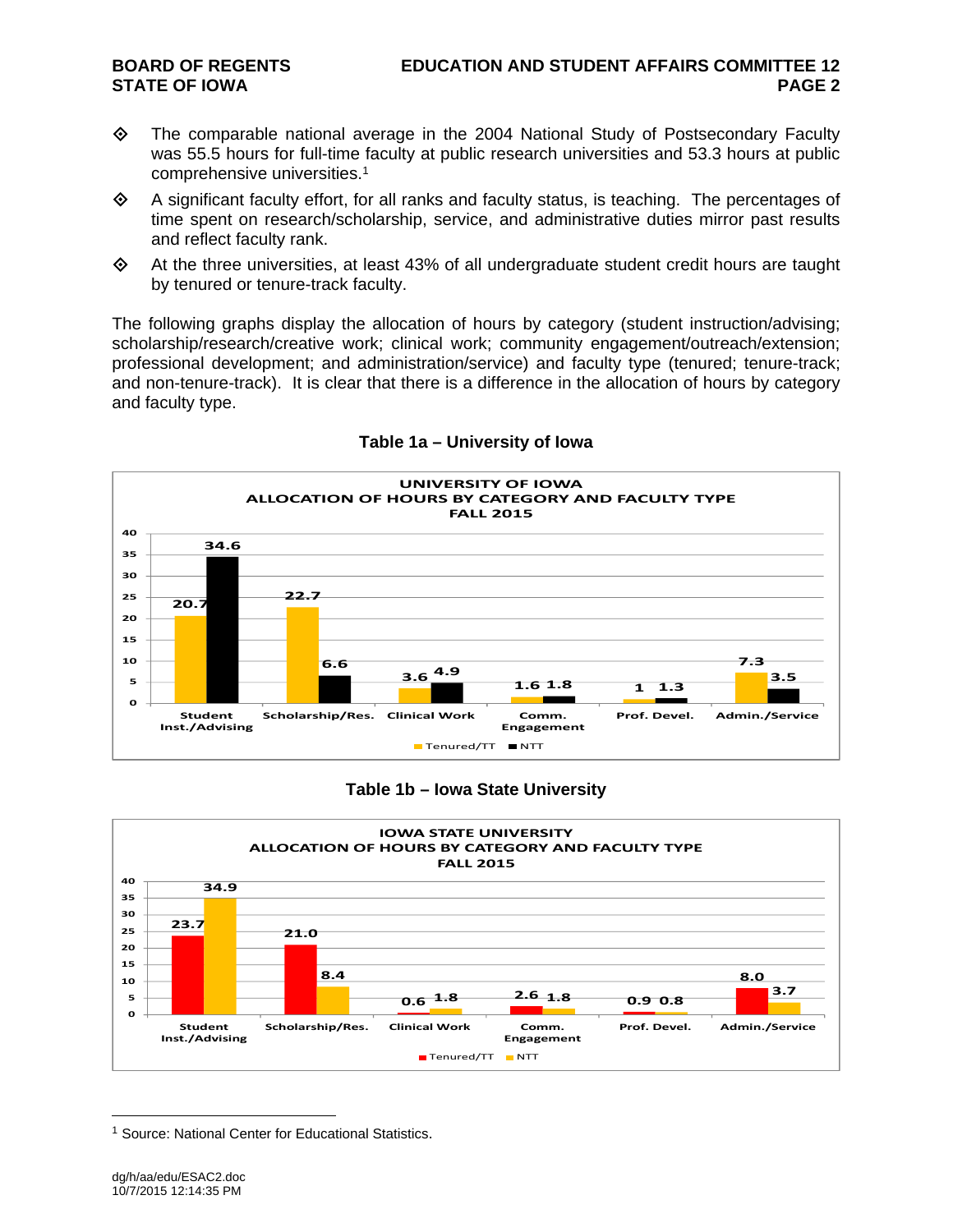



#### **Background:**

#### **1. How are faculty responsibilities defined and how do expectations differ among the Regent universities?**

The core missions of the Regent universities are teaching, research, and service; faculty activities are essential to fulfilling those missions. Faculty activities both define the nature of the universities and play the most central role in fulfilling their missions. While the three Regent universities pursue the same overarching tripartite mission, the Board charges the universities to "seek different areas of specialty and emphasis" so that each provides a unique educational and engagement opportunity within the state." For this reason, faculty activities among the three institutions vary in specialty emphasis and distribution of hours, yet they are consistent in the nature of their responsibilities and their goal of excellence for the people of Iowa.

The three universities offer excellent undergraduate education in the arts and sciences as well as varying numbers of high-quality graduate and professional programs. The University of Iowa also conducts a large health care enterprise, professional education in law, and a full array of liberal arts graduate specialties, including its world-renowned creative writing programs. Iowa State University's mission as a land grant university includes a special commitment to extension and outreach, and strong programs in agriculture, veterinary medicine, engineering and the biosciences. The University of Northern Iowa's provides unique opportunities inside and outside the classroom for a high level of engaged learning in all undergraduate and graduate programs, including those that prepare teachers and educational leaders for service in Iowa and beyond.

#### **2. What are faculty responsibilities and what do those activities contribute to students, the universities, the state, and society at large?**

The public university in America has traditionally provided affordable, accessible education to its state's citizens and others from outside the state; research and scholarship that extend the boundaries of knowledge and improve the lives of the public; and service to society that provides needed assistance and benefit to people and communities, as well as service to the administration of the universities themselves and to the professions of which the faculty are a part. University missions also include such areas as creative endeavor in the arts and economic development, especially for the institution's home state.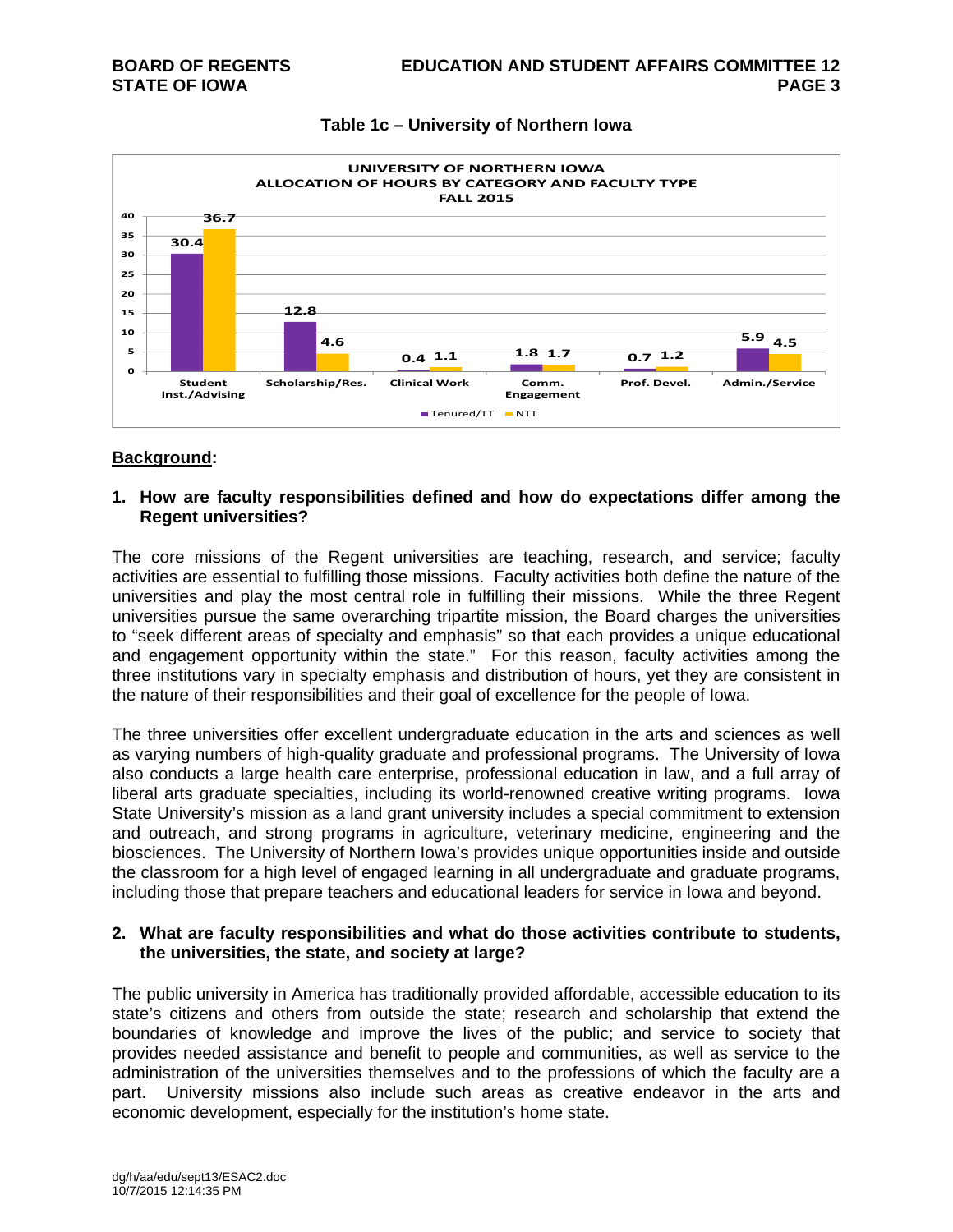In recent years, the lines between the teaching, research, and service missions have blurred with the recognition that these are not always discrete activities but rather interrelated components of the academic mission of a public university. For example, a faculty member's research usually informs the education he or she provides to students and often provides direct benefit to the public. In recognition of the interconnectedness of the university mission, a revised formulation of "learning, discovery, and engagement" was coined by the Kellogg Commission on the Future of State and Land-Grant Universities in 2000, and it has gained more support among higher education professionals over time. Today's faculty activities often reflect this interlinked concept of the university mission.

However, we continue to report faculty activity data in discrete categories, recognizing that all activities are part of the greater whole of "learning, discovery, and engagement" in service to students and society. The faculty activities data also demonstrate that each category of activity is multifaceted and that the activity will be distributed somewhat differently depending on the institution and even the individual faculty member.

It must be noted that there is no "typical" faculty workload. Responsibilities differ according to discipline, departmental needs, and individual strengths. Moreover, each "category" of faculty work encompasses a wide variety of activities. "Student instruction," for example, involves many activities other than classroom teaching, such as preparation, grading and evaluation; working with students outside the classroom (independent studies, specialized arts training, thesis work, internships, etc.); mentoring student research; and developing and updating courses. Teaching may also take the form of online or clinical teaching. Many faculty members also conduct student advising activities. Scholarship, research, and creative work may encompass sponsored (grant-supported) and/or non-sponsored work, attending conferences and other scholarly meetings, and writing and preparing grants.

A number of faculty engage in clinical activities, which include both delivering clinical services and carrying out administrative tasks related to that work. Faculty members engage in a diverse array of community engagement, outreach, and (at ISU) extension activities, such as delivering educational programming throughout Iowa and beyond, providing technical assistance and consulting, and partnering with public and private organizations to advance community goals while enhancing teaching and research. Service activities can include institutional administration (committee work, chairing a department, etc.) or service to the profession at large, such as serving on a journal editorial board, serving as a grant reviewer, and serving a leadership role in a professional organization.

Even though specific faculty activities can vary widely, all faculty engage in all three core categories of teaching, research/scholarship/creative work, and service. Through these activities, the faculty at the Regent institutions serve society by providing the best higher learning experiences for students, by conducting leading-edge discovery work, and by engaging with the public in service to the state's citizens and the public as a whole.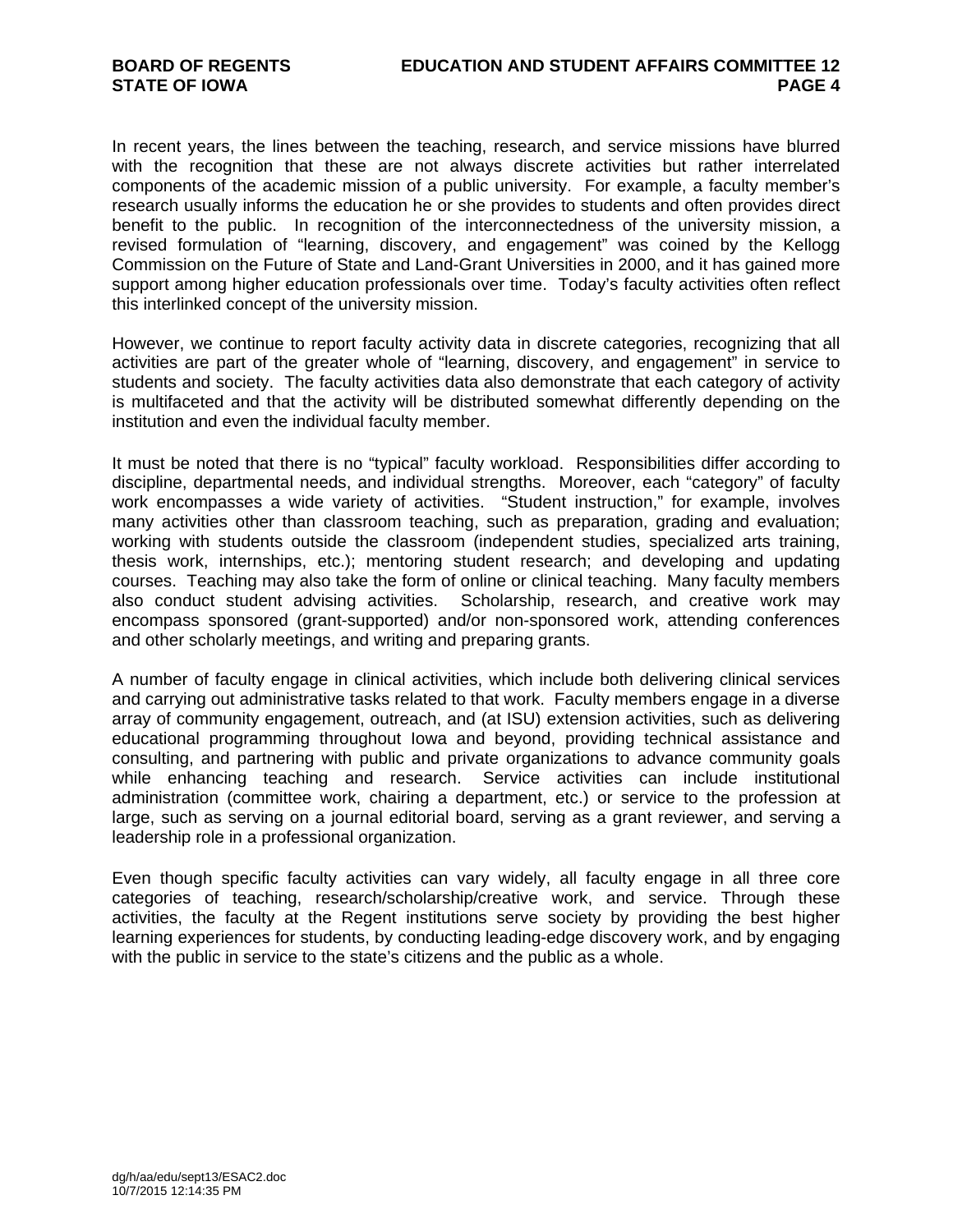#### **3. How do faculty members spend their work time?**

In 2012-13, an inter-institutional team with representation from the Board Office and the three Regent universities undertook a collaborative, in-depth revision of the data collection process for this report. A new survey template, used for the first time in Spring 2013, was developed to collect from faculty members significantly more detailed information that captures the variety and breadth of faculty work activities described above. An inter-institutional team reviewed that report in Fall 2014 and determined that the survey provided excellent information about faculty work. It was decided that the same survey would be given in Spring 2015. Only very minor changes were made to the process of collecting data.

#### **a. Data collection process**

The universities implemented the survey over eight weeks in Spring 2015. Surveys were e-mailed to all full-time faculty members, with one-eighth of those faculty receiving the survey in each of eight weeks over the semester. Faculty members were assigned their reporting week randomly. Surveys were not conducted over the week of spring break or the week prior. Administrators at the rank of dean or above and faculty members on long-term disability, on professional development assignments or leave, or in phased retirement were not included among those surveyed.

The three institutions worked together to develop and administer the following communications to faculty members as outlined in Table 1 in Attachment A.

- In the week prior to the opening of classes (at SUI) or during the first week of class (at ISU and UNI), faculty members received an e-mail from their Faculty Senate President alerting them that the faculty activity study would be conducted over the course of the semester.
- Five days before they were to start the survey, faculty members received an e-mail—jointly signed by the three provosts and three Faculty Senate presidents—asking them to participate and providing directions and a link to the survey.
- One day before (at SUI) or on the day (at ISU and UNI) faculty members were to start the survey they received a reminder e-mail from their institution's Faculty Senate president.
- In the week after the survey period ended and again at two points in time later in the semester, faculty who had not yet responded received a reminder urging them to complete and submit the survey.
- ISU and UNI implemented additional communication and follow-up efforts, according to ISU's existing standard survey procedure.
	- o To facilitate accurate reporting, paper copies of the provosts' letter and the survey along with answers to frequently asked questions—were sent at both ISU and UNI to each faculty member through campus mail, to arrive on Monday of the week for which data were being requested. Faculty members were encouraged to contact survey administrators with questions or if they encountered difficulty with the survey software.
	- o At ISU, after 24 days, staff attempted to contact non-responders by telephone. One final reminder was sent to those faculty members who had not yet responded near the end of the semester.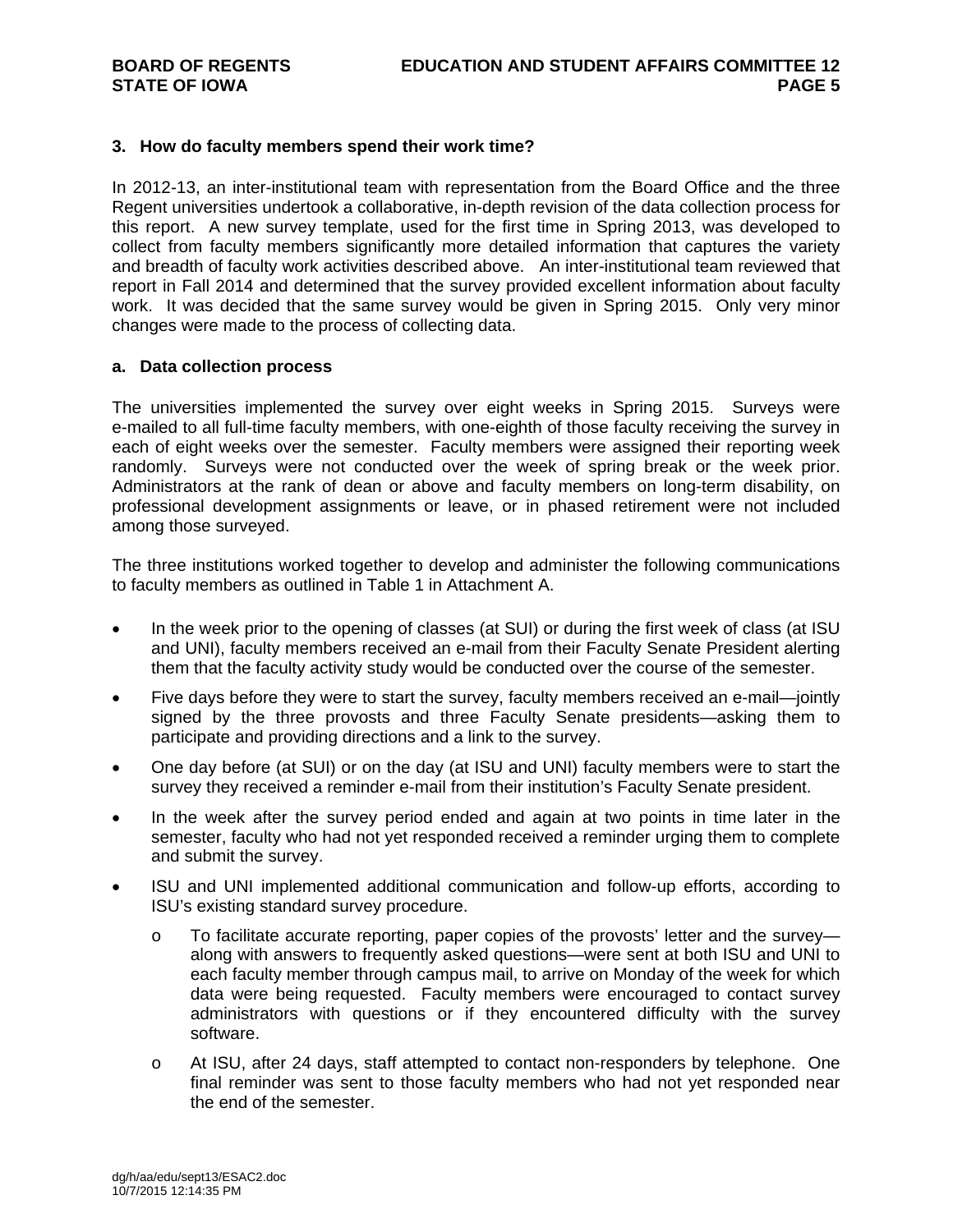The purpose of the survey was to determine faculty activity during a full work week; therefore, respondents who were not available for the entire week were removed from the analysis. Also removed were a small number of faculty members whose survey contained errors, or who did not complete the entire survey. With these respondents removed, the analysis that follows is based on survey results from 1,415 SUI faculty members, 1,169 ISU faculty members, and 510 UNI faculty members as shown in Table 2 on the following page.

|                                                                                       | <b>SUI</b> | <b>ISU</b> | <b>UNI</b> |
|---------------------------------------------------------------------------------------|------------|------------|------------|
| Surveys sent                                                                          | 2,179      | 1,559      | 590        |
| Surveys returned                                                                      | 1,602      | 1,302      | 539        |
| Response rate                                                                         | 73.5%      | 83.5%      | 91.3%      |
| Responses removed because respondent was not available for<br>all or part of the week | 170        | 125        | 6          |
| Responses removed because of incomplete or irregular data                             | 17         | 8          | 23         |
| Total respondents included in the analyses                                            | 1.415      | 1,169      | 510        |

Response rates varied from approximately 74% at SUI to almost 91% at ISU and UNI. These rates are well above industry norms for e-mail surveys and point to the validity of the time study.

#### **b. Survey Results**

Faculty members' responses to the activities survey are presented in summary form in Table 3.

The first column of the table lists the types of activities included in the survey template. The remaining columns display the average number of hours per week each type of faculty member reported spending on each of the various activities at each institution. For example, the first cell in the upper left-hand corner of the table in the SUI column under "Tenured & Tenure Track" shows 9.80, meaning that tenured and tenure-track faculty members at SUI reported spending an average of approximately 10 hours per week on classroom teaching, preparation, and grading/evaluation.

The shaded subtotal rows in Table 3 show the total average number of hours faculty members reported spending per week on all of the activities in that section of the table.

Overall, the survey results illustrate the breadth and variety of faculty activities as described above; they highlight some of the differences in emphasis among the three Regent universities; and they demonstrate that faculty members are actively engaged, on a daily basis, in advancing "learning, discovery, and engagement" at Iowa's public universities.

### **i. Student Instruction**

The first shaded subtotal row of Table 3 (Student Instruction: Total Average Hours) shows the average number of hours the different types of faculty members at the three institutions reported spending, per week, on various instruction-related activities.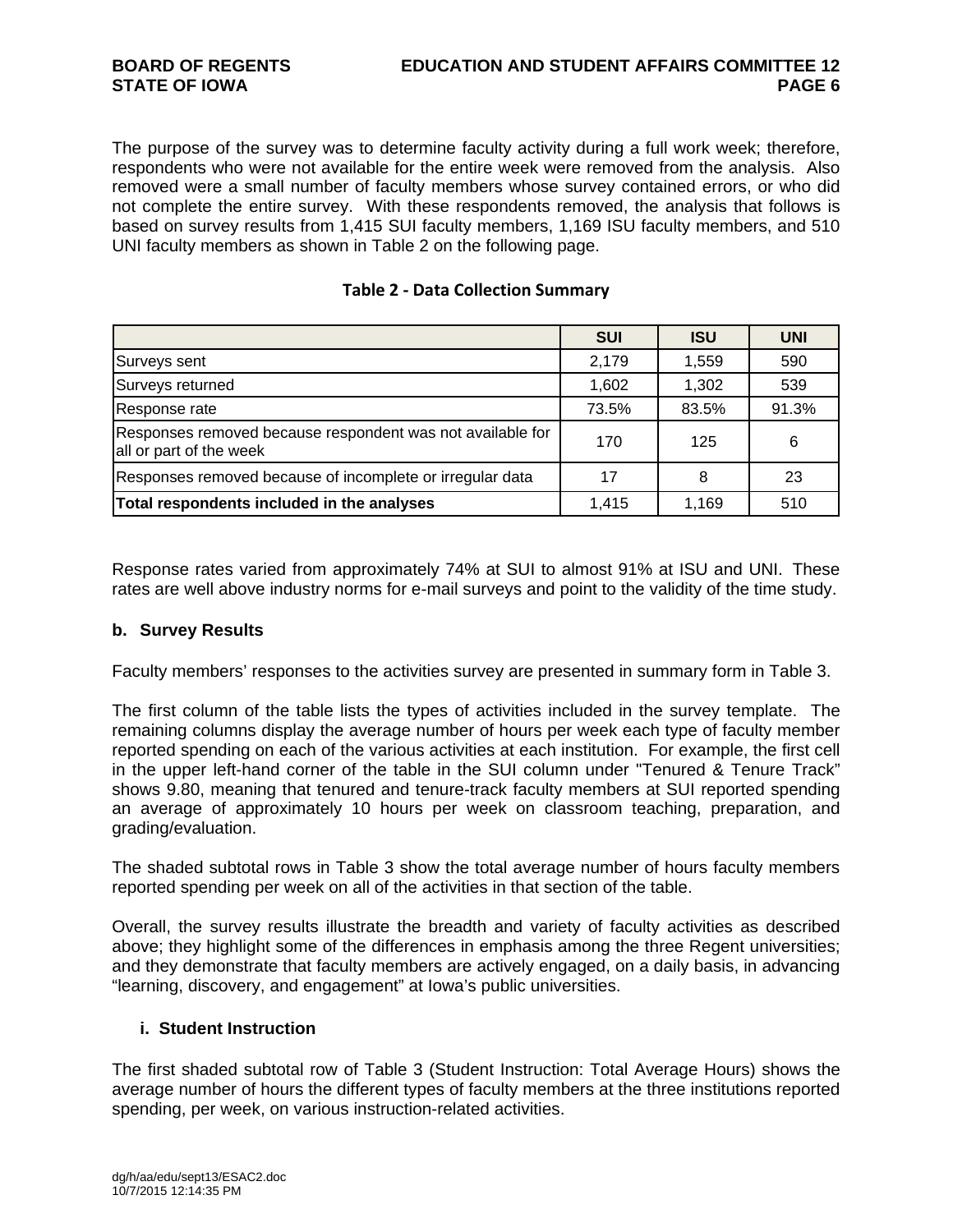Tenured and tenure-track faculty members reported spending approximately 21 to 30 hours per week on these activities (20.7 hours at SUI, 23.7 hours at ISU, and 30.4 hours at UNI). Traditional classroom teaching, preparation, and grading represent about half of the time that these faculty members dedicate to teaching-related activities. At all three institutions, faculty members spent on average 1-3 hours per week on each of the following activities: guiding student internships and independent studies, mentoring student research, assisting students outside of the classroom, advising students on academic and career planning, and preparing new courses.

Non-tenure track faculty members at all three institutions spent substantially more time on instruction (35-36 hours per week at the three institutions). This is expected because these faculty members tend to be full-time lecturers who do not have significant research or service responsibilities.

Clinical track faculty members at SUI and clinicians at ISU devoted about 12 to 18 hours per week to student instruction, while research track faculty members at SUI spent about five hours on these activities. This is appropriate given the specialized expectations for those positions. It should be noted that it can be difficult to isolate "clinical work" and "student instruction" for clinical faculty because much of the teaching these faculty members do occurs during the course of delivering clinical services.

### **ii. Scholarship/research/creative work**

The second shaded subtotal row (Scholarship/Research/Creative Work: Total Average Hours) reports the average number of hours faculty members reported spending per week on scholarship, research, and creative work. Tenured and tenure-track faculty members at SUI and ISU, where expectations in these areas are high, reported spending 21-23 hours per week on these activities. At UNI, where relatively more emphasis is placed on instruction, tenured and tenure-track faculty reported spending an average of approximately 13 hours each week on scholarship, research, and creative work.

Non-tenure track faculty members generally reported spending less time on scholarship, research, and creative work (6.6 hours at SUI, 8.4 at ISU, and 4.6 at UNI). While these faculty members may have research interests that occupy some of their time, their primary responsibility is almost always instruction.

Clinical track faculty members at SUI and ISU reported spending 6.2 hours and 12.9 hours per week, respectively, on scholarship, research, and creative work.

Research track faculty members at SUI reported spending the majority of their time (40.3 hours) per week on these activities, which is to be expected given that research is their primary responsibility.

### **iii. Clinical work**

The clinical work section of Table 3 confirms that clinical track faculty at SUI and clinicians at ISU are the most heavily engaged in this work (which includes both delivering clinical services and working on administrative tasks related to those services). The shaded row at the bottom of this section (Clinical Work: Total Average Hours) shows that these faculty members reported spending on average 28.0 hours and 16.8 hours per week, respectively, on clinical activities. Other types of faculty members spend relatively little time on clinical activities.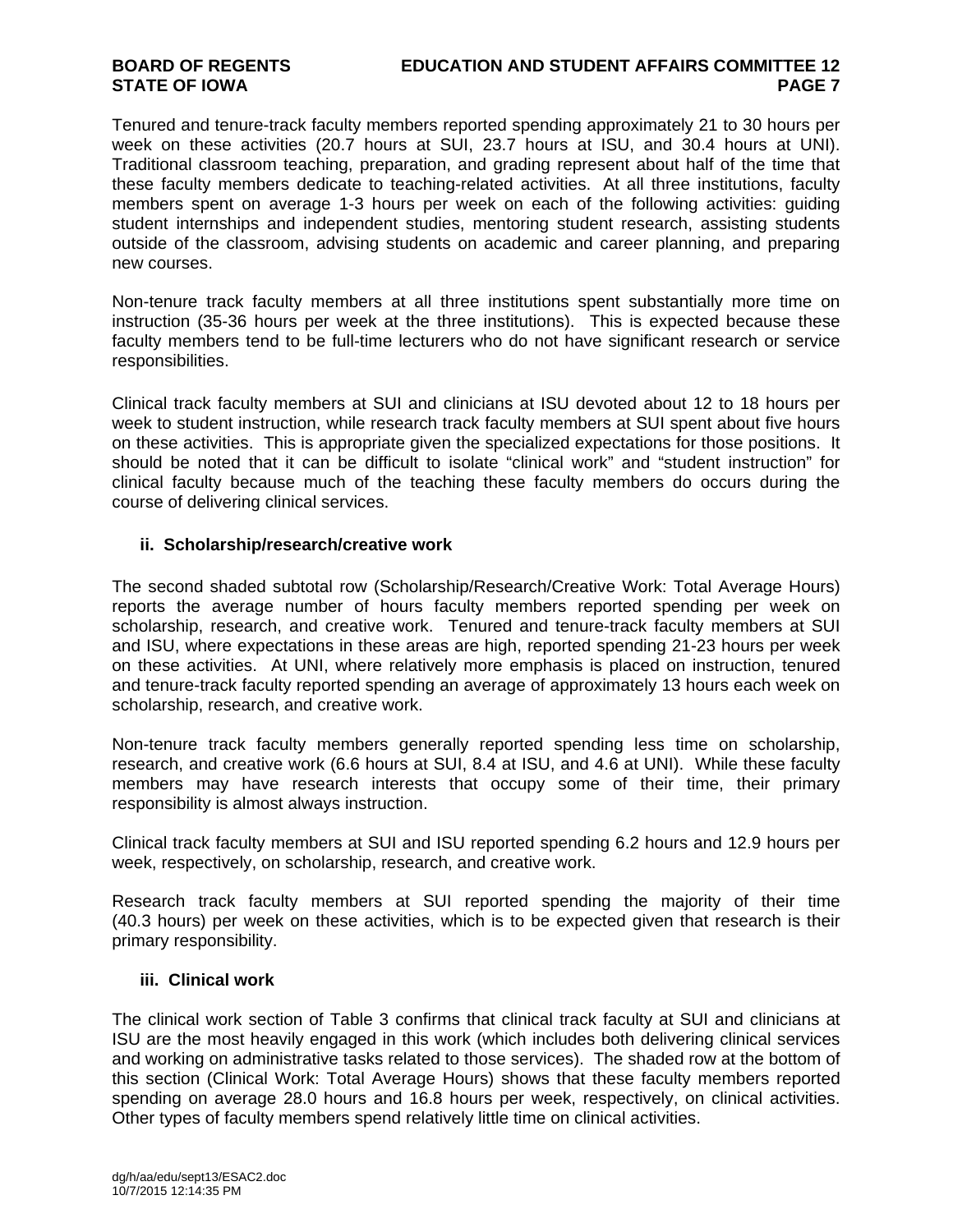# **STATE OF IOWA**

# **BOARD OF REGENTS EDUCATION AND STUDENT AFFAIRS COMMITTEE 12**

### **Table 3 ‐ Survey Results**

|                                                                                                                             | <b>Tenured &amp; Tenure Track</b> |              | <b>Non-Tenure Track</b> |              | Clinical Track/<br><b>Clinicians</b> |              | Research<br>DEOs/Chairs/Heads<br><b>Track</b> |            |              |               |               |               |
|-----------------------------------------------------------------------------------------------------------------------------|-----------------------------------|--------------|-------------------------|--------------|--------------------------------------|--------------|-----------------------------------------------|------------|--------------|---------------|---------------|---------------|
|                                                                                                                             | SUI                               | <b>ISU</b>   | UNI                     | SUI          | ISU                                  | UNI          | SUI                                           | <b>ISU</b> | SUI          | SUI           | <b>ISU</b>    | UNI           |
| <b>Student Instruction</b>                                                                                                  |                                   |              |                         |              |                                      |              |                                               |            |              |               |               |               |
| Classroom teaching, preparation, grading/evaluation                                                                         | 9.80                              | 11.68        | 17.34                   | 20.99        | 20.28                                | 19.69        | 2.80                                          | 2.74       | 0.46         | 4.81          | 3.69          | 7.16          |
| Online teaching, preparation, grading/evaluation                                                                            | 0.66                              | 0.94         | 1.86                    | 1.71         | 2.16                                 | 1.49         | 0.56                                          | 1.86       | 0.00         | 0.31          | 0.42          | 1.01          |
| Clinical teaching, preparation, grading/evaluation                                                                          | 0.73                              | 0.38         | 0.99                    | 1.38         | 0.91                                 | 1.26         | 4.88                                          | 8.57       | 0.00         | 0.85          | 0.18          | 0.03          |
| Non-classroom teaching and instruction (independent studies,                                                                | 1.77                              | 1.89         | 1.80                    | 1.02         | 1.75                                 | 1.45         | 0.50                                          | 0.40       | 1.00         | 1.58          | 2.15          | 0.64          |
| thesis work, internships, student productions)                                                                              |                                   |              |                         |              |                                      |              |                                               |            |              |               |               |               |
| Mentoring student research                                                                                                  | 2.51                              | 3.04         | 1.02                    | 0.32         | 0.66                                 | 1.15         | 0.30                                          | 0.10       | 2.51         | 2.03          | 1.68          | 0.42          |
| Communicating with students outside the classroom (in person,                                                               | 2.06                              | 2.39         | 3.34                    | 4.04         | 4.08                                 | 5.66         | 1.05                                          | 2.39       | 0.42         | 1.52          | 1.71          | 1.77          |
| by telephone, by email, etc.)                                                                                               |                                   |              |                         |              |                                      |              |                                               |            |              |               |               |               |
| Developing new courses, updating existing courses                                                                           | 1.33                              | 1.46         | 2.04                    | 3.31         | 2.77                                 | 2.33         | 1.05                                          | 0.56       | 0.00         | 1.28          | 0.74          | 0.97          |
| Student advising: helping students-in person, via email,                                                                    |                                   |              |                         |              |                                      |              |                                               |            |              |               |               |               |
| etc. - with academic and career questions, writing letters of                                                               | 1.84                              | 1.90         | 2.01                    | 1.79         | 2.28                                 | 2.63         | 0.83                                          | 1.74       | 0.58         | 2.05          | 1.33          | 2.32          |
| recommendation, participating in student orientations and                                                                   |                                   |              |                         |              |                                      |              |                                               |            |              |               |               |               |
| training events, etc.                                                                                                       |                                   |              |                         |              |                                      |              |                                               |            |              |               |               |               |
| <b>Student Instruction: Total Average Hours</b>                                                                             | 20.70                             | 23.69        | 30.40                   | 34.58        | 34.88                                | 35.67        | 11.97                                         | 18.36      | 4.97         | 14.43         | 11.90         | 14.32         |
| Scholarship/Research/Creative Work                                                                                          |                                   |              |                         |              |                                      |              |                                               |            |              |               |               |               |
| Sponsored (grant-supported) scholarship/research/creative<br>work                                                           | 7.23                              | 7.14         | 1.92                    | 1.56         | 2.58                                 | 0.76         | 0.88                                          | 4.20       | 17.86        | 4.84          | 2.37          | 0.50          |
| Non-sponsored (non-grant supported)                                                                                         |                                   |              |                         |              |                                      |              |                                               |            |              |               |               |               |
| scholarship/research/creative work                                                                                          | 8.08                              | 6.65         | 6.82                    | 2.55         | 2.63                                 | 1.44         | 2.40                                          | 2.12       | 4.92         | 3.37          | 3.29          | 2.65          |
| Attending conferences, seminars, workshops, etc., related to                                                                |                                   |              |                         |              |                                      |              |                                               |            |              |               |               |               |
| your scholarship/research/creative work                                                                                     | 1.92                              | 2.00         | 1.20                    | 0.50         | 0.96                                 | 0.53         | 1.11                                          | 4.14       | 2.41         | 2.26          | 0.85          | 1.17          |
| Writing/preparing grants                                                                                                    | 2.99                              | 2.82         | 0.60                    | 0.45         | 0.90                                 | 0.02         | 0.67                                          | 0.92       | 10.94        | 1.67          | 0.60          | 0.12          |
| Keeping up to date with disciplinary research and activities                                                                | 2.47                              | 2.39         | 2.23                    | 1.56         | 1.28                                 | 1.89         | 1.13                                          | 1.60       | 4.13         | 1.44          | 1.92          | 1.35          |
| Scholarship/Research/Creative Work: Total Average Hours                                                                     | 22.70                             | 21.00        | 12.77                   | 6.62         | 8.36                                 | 4.64         | 6.20                                          | 12.98      | 40.26        | 13.59         | 9.03          | 5.79          |
| <b>Clinical Work</b>                                                                                                        |                                   |              |                         |              |                                      |              |                                               |            |              |               |               |               |
| Delivering clinical services                                                                                                | 2.87                              | 0.10         | 0.20                    | 4.17         | 0.29                                 | 0.69         | 22.04                                         | 3.97       | 0.00         | 2.86          | 0.00          | 0.00          |
| Working on administrative tasks related to clinical work                                                                    | 0.76                              | 0.47         | 0.24                    | 0.68         | 1.54                                 | 0.37         | 5.99                                          | 12.88      | 0.00         | 1.28          | 0.06          | 0.89          |
| <b>Clinical Work: Total Average Hours</b>                                                                                   | 3.63                              | 0.57         | 0.44                    | 4.85         | 1.83                                 | 1.06         | 28.03                                         | 16.85      | 0.00         | 4.14          | 0.06          | 0.89          |
| Community Engagement, Outreach, or Extension                                                                                |                                   |              |                         |              |                                      |              |                                               |            |              |               |               |               |
| Working on public or private partnership projects                                                                           | 0.39                              | 0.48         | 0.56                    | 0.56         | 0.46                                 | 0.90         | 0.51                                          | 0.67       | 0.00         | 0.35          | 1.57          | 0.65          |
| Delivering presentations, workshops, seminars, performances,                                                                | 0.38                              | 0.52         | 0.37                    | 0.25         | 0.26                                 | 0.17         | 0.26                                          | 0.24       | 0.08         | 0.38          | 0.29          | 0.70          |
| exhibits                                                                                                                    |                                   |              |                         |              |                                      |              |                                               |            |              |               |               |               |
| Delivering online/webinar based programming                                                                                 | 0.03                              | 0.04         | 0.02                    | 0.19         | 0.03                                 | 0.02         | 0.04                                          | 0.05       | 0.00         | 0.03          | 0.03          | 0.03          |
| Providing technical assistance                                                                                              | 0.11                              | 0.32         | 0.09                    | 0.08         | 0.14                                 | 0.01         | 0.06                                          | 0.40       | 0.25         | 0.09          | 0.10          | 0.03          |
| Preparing, presenting and evaluating programming for                                                                        | 0.10                              | 0.36         | 0.15                    | 0.15         | 0.09                                 | 0.00         | 0.10                                          | 0.90       | 0.08         | 0.39          | 0.22          | 0.58          |
| stakeholders                                                                                                                |                                   |              |                         |              |                                      |              |                                               |            |              |               |               |               |
| Consulting (in person, by telephone, by email, etc.)                                                                        | 0.26                              | 0.42         | 0.34                    | 0.19         | 0.30                                 | 0.40         | 0.33                                          | 2.58       | 0.08         | 0.68          | 0.13          | 0.14          |
| Developing new programs, updating existing programs                                                                         | 0.35                              | 0.52         | 0.26                    | 0.39         | 0.56                                 | 0.19         | 0.59                                          | 0.79       | 0.04         | 0.80          | 0.33          | 0.59          |
| (presentations, publications, etc.)                                                                                         |                                   |              |                         |              |                                      |              |                                               |            |              |               |               |               |
| Community Engagement, Outreach, or Extension: Total Average                                                                 | 1.62                              | 2.65         | 1.79                    | 1.82         | 1.84                                 | 1.68         | 1.88                                          | 5.62       | 0.52         | 2.72          | 2.66          | 2.72          |
| <b>Hours</b>                                                                                                                |                                   |              |                         |              |                                      |              |                                               |            |              |               |               |               |
| <b>Professional Development</b>                                                                                             |                                   |              |                         |              |                                      |              |                                               |            |              |               |               |               |
| Participating in professional development activities for                                                                    |                                   |              |                         |              |                                      |              |                                               |            |              |               |               |               |
| teaching, research, clinical work, or community engagement,                                                                 | 0.98                              | 0.88         | 0.66                    | 1.28         | 0.80                                 | 1.15         | 2.30                                          | 1.89       | 1.33         | 1.02          | 0.65          |               |
| outreach or extension (workshops, conferences, online                                                                       |                                   |              |                         |              |                                      |              |                                               |            |              |               |               |               |
| seminars, etc.).<br>Professional Development: Total Average Hours                                                           | 0.98                              | 0.88         | 0.66                    | 1.28         | 0.80                                 | 1.15         | 2.30                                          | 1.89       | 1.33         | 1.02          | 0.65          | 1.62          |
| Administration/Service                                                                                                      |                                   |              |                         |              |                                      |              |                                               |            |              |               |               |               |
|                                                                                                                             |                                   |              |                         |              |                                      |              |                                               |            |              |               |               |               |
| Serving the institution (department, college, university<br>committees and meetings, task forces, faculty governance, etc.) | 3.94                              | 4.74         | 3.43                    | 2.24         | 2.00                                 | 1.98         | 2.47                                          | 1.98       | 0.74         | 11.66         | 15.92         | 13.65         |
|                                                                                                                             |                                   |              |                         |              |                                      |              |                                               |            |              |               |               |               |
| Serving the profession (such as serving on editorial board, etc.)                                                           | 1.99                              | 1.41         | 0.76                    | 0.19         | 0.26                                 | 0.12         | 1.14                                          | 0.81       | 1.38         | 1.62          | 2.02          | 0.33          |
|                                                                                                                             |                                   |              |                         |              |                                      |              |                                               |            |              |               |               |               |
| Administering centers/institutes, department/college/                                                                       | 0.95                              | 1.26         | 1.08                    | 0.62         | 0.87                                 | 0.15         | 1.43                                          | 0.00       | 0.77         | 9.47          | 15.92         | 11.47         |
| university programs, research operations                                                                                    |                                   |              |                         |              |                                      |              |                                               |            |              |               |               |               |
| Mentoring faculty                                                                                                           | 0.35                              | 0.28         | 0.23                    | 0.19         | 0.08                                 | 0.04         | 0.23                                          | 0.20       | 0.00         | 2.06          | 1.77          | 1.66          |
| Assisting student organizations                                                                                             | 0.11<br>7.34                      | 0.32<br>8.02 | 0.39<br>5.88            | 0.27<br>3.51 | 0.45<br>3.65                         | 2.25<br>4.54 | 0.06                                          | 0.21       | 0.04<br>2.94 | 0.13<br>24.94 | 0.54<br>36.16 | 0.08<br>27.19 |
| <b>Administration/Service: Total Average Hours</b>                                                                          |                                   |              |                         |              |                                      |              | 5.33                                          | 3.21       |              |               |               |               |
| <b>TOTAL AVG HOURS</b>                                                                                                      | 56.97                             | 56.81        | 51.94                   | 52.66        | 51.37                                | 48.75        | 55.71                                         | 58.91      | 50.02        | 60.83         | 60.47         | 52.53         |
| <b>MEDIAN HOURS</b>                                                                                                         | 55.00                             | 55.00        | 50.50                   | 50.13        | 49.50                                | 48.00        | 52.96                                         | 55.00      | 49.00        | 60.00         | 56.50         | 51.00         |
| <b>COUNT of responders</b>                                                                                                  | 909                               | 861          | 422                     | 150          | 238                                  | 55           | 268                                           | 21         | 13           | 75            | 49            | 33            |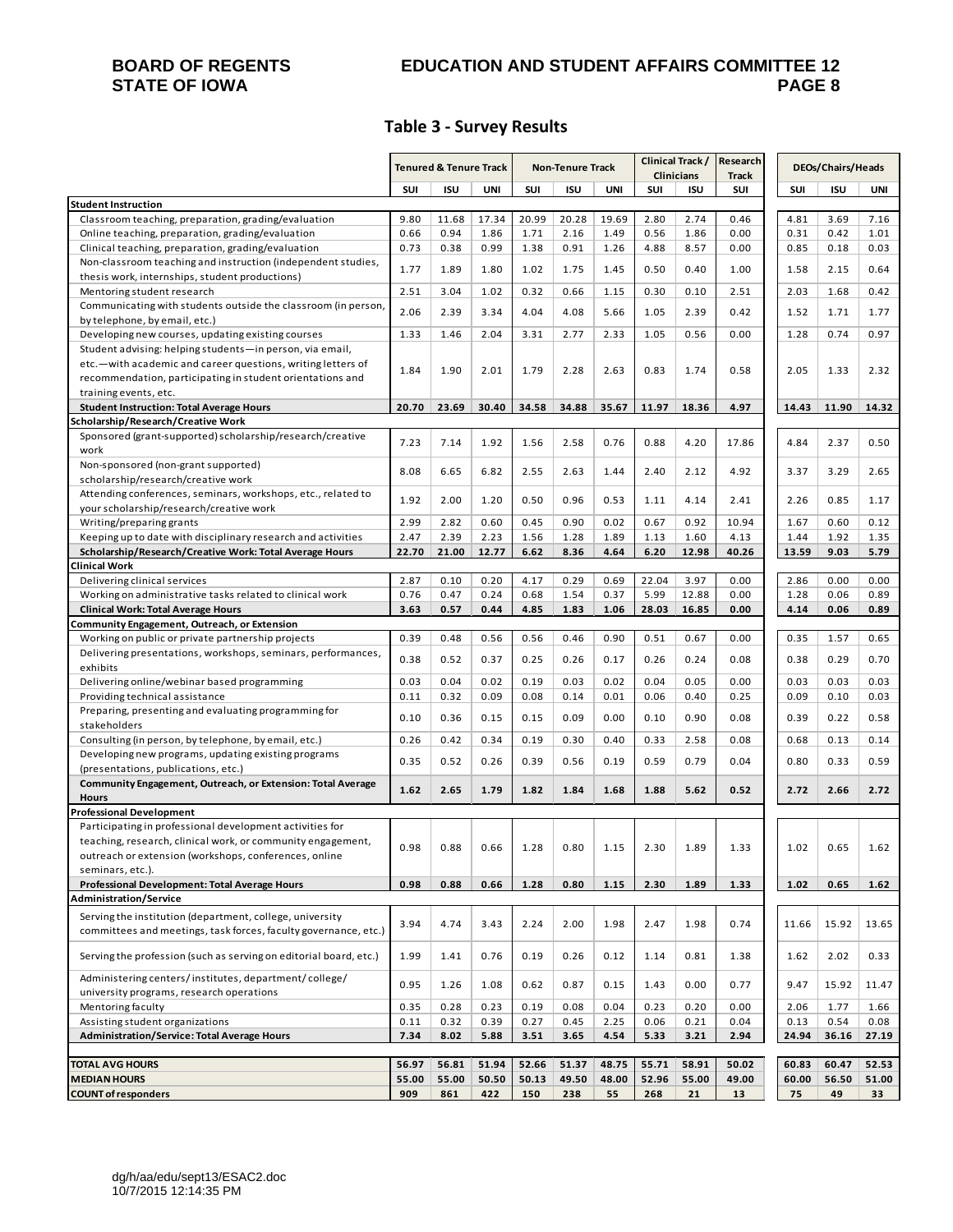#### **iv. Community engagement, outreach, and extension**

The shaded subtotal row for Community Engagement (Community Engagement, Outreach, or Extension: Total Average Hours) shows that the different types of faculty members spent between 0.5 hours and 5.6 hours per week on these activities. ISU faculty members, many of whom have a formal Extension appointment, tended to spend somewhat more time on these activities than SUI and UNI faculty members. ISU faculty with Extension appointments carry out their extension activities as part of their teaching and research responsibilities.

Faculty members were instructed not to double-count their activities. Much of the teaching and research in which faculty members are engaged benefits the public and could easily be counted in the engagement category if it were not already counted elsewhere. Clinical service also is one of the universities' most visible and important forms of public engagement, as is student instruction through various forms of distance learning.

#### **v. Professional development**

The shaded row for Professional Development (Professional Development: Total Average Hours) indicates that most of the different types of faculty members reported spending about an hour a week on professional development activities. The primary exceptions were the clinical track faculty members at SUI and ISU, who reported spending more than two hours per week on professional development. A major reason for this is that the professional requirements of many clinical positions require significant continuing education.

#### **vi. Administration/service**

The shaded row in the administration and service section (Administration/Service: Total Average Hours) shows that among the various faculty types, tenured and tenure-track faculty members undertook most of the administration and service duties. At all three institutions, these faculty members reported spending six to eight hours on these activities per week, while the other types of faculty members tended to spend around half that amount of time.

The data in this section also indicate that the majority of administration and service activities for all faculty members—were in service to their institutions, with a relatively small amount of time spent on service to academic disciplinary organizations.

#### **vii. Departmental executive officers/department chairs/department heads**

The last three columns in the table show the average work hours reported by departmental executive officers (DEOs)/department chairs (chairs)/department heads (heads) at the three institutions.

DEOs/chairs/heads are responsible for managing their departments, which takes substantial time even in small academic units. These significant administrative duties are reflected in the survey results. The shaded subtotal row for administration and service (Administration/Service: Total Average Hours) shows that DEOs/chairs/heads at all three schools reported spending far more time on these activities than any other type of faculty (approximately 25 hours at SUI, 27 at UNI, and 36 at ISU).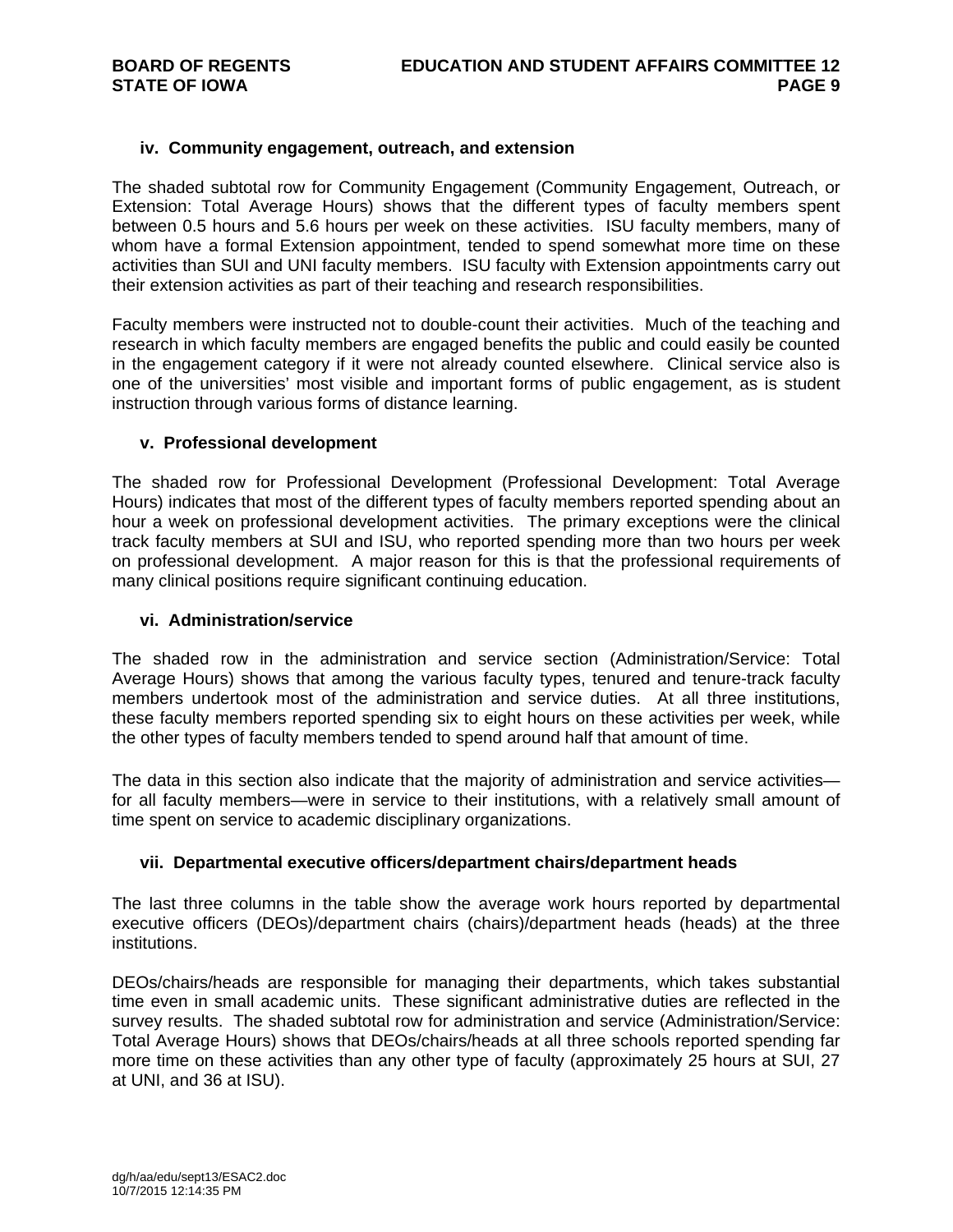Even though DEOs/chairs/heads must spend significant time managing their departments, they remain very involved in teaching and research. DEOs at SUI reported spending, on average, more than 14 hours per week on teaching activities, and 14 hours on research activities. At ISU, chairs reported spending about 12 hours per week on teaching activities and about nine on research, while at UNI heads spent more than 14 hours on teaching and almost six hours on research. In total, DEOs/chairs/heads reported working approximately 53 to 61 hours per week.

#### **viii. Total hours at work**

The total number of hours the various types of faculty members at each institution reported working per week, on average, is in the shaded total row at the bottom of the table. Faculty members at all three institutions reported working more than 40 hours per week, on average. At SUI, tenured and tenure-track faculty members reported working 57.0 hours per week, non-tenure track faculty 52.7 hours, clinical track faculty 55.7 hours, and research track faculty 50.0 hours. At ISU, tenured and tenure-track faculty members reported working 56.8 hours per week, non-tenure track faculty 51.4 hours, and clinicians 58.9 hours. At UNI, tenured and tenure track faculty members reported working 51.9 hours per week and non-tenure track faculty 48.8 hours.

#### **ix. Summary**

The survey results tell a detailed story of how the faculty members at the three institutions spent their work time. According to the responses, the average faculty member spent more than 40 hours in activities that directly serve the tripartite mission of the universities: teaching, research, and service. This level of dedication is consistent with the fact that, that through their work activities, faculty members are pursuing their intellectual passions.

#### **4. Who teaches the students?**

The following tables and charts show the number and percentage of undergraduate, graduate, professional, and total student credit hours (SCH) taught by tenured and tenure-track faculty, non-tenure track faculty, and graduate assistants at the Regent universities. All data are from Fall 2014.

University of Iowa

- $\diamond$  At SUI, 46.9% of all SCH and 43.8% of undergraduate SCH were taught by tenured or tenure-track faculty in Fall 2014. This represents a decrease of 1.7 percentage points (total) and 1.3 percentage points (undergraduate) from Fall 2012.
- $\Diamond$  Non-tenure track faculty taught 42.0% of total SCH and 42.6% of undergraduate SCH in Fall 2014, an increase of fewer than three percentage points from Fall 2012.
- $\Diamond$  Graduate assistants taught 11.1% of total SCH and 13.6% of undergraduate SCH in Fall 2014, a decrease of approximately one percentage point from Fall 2012.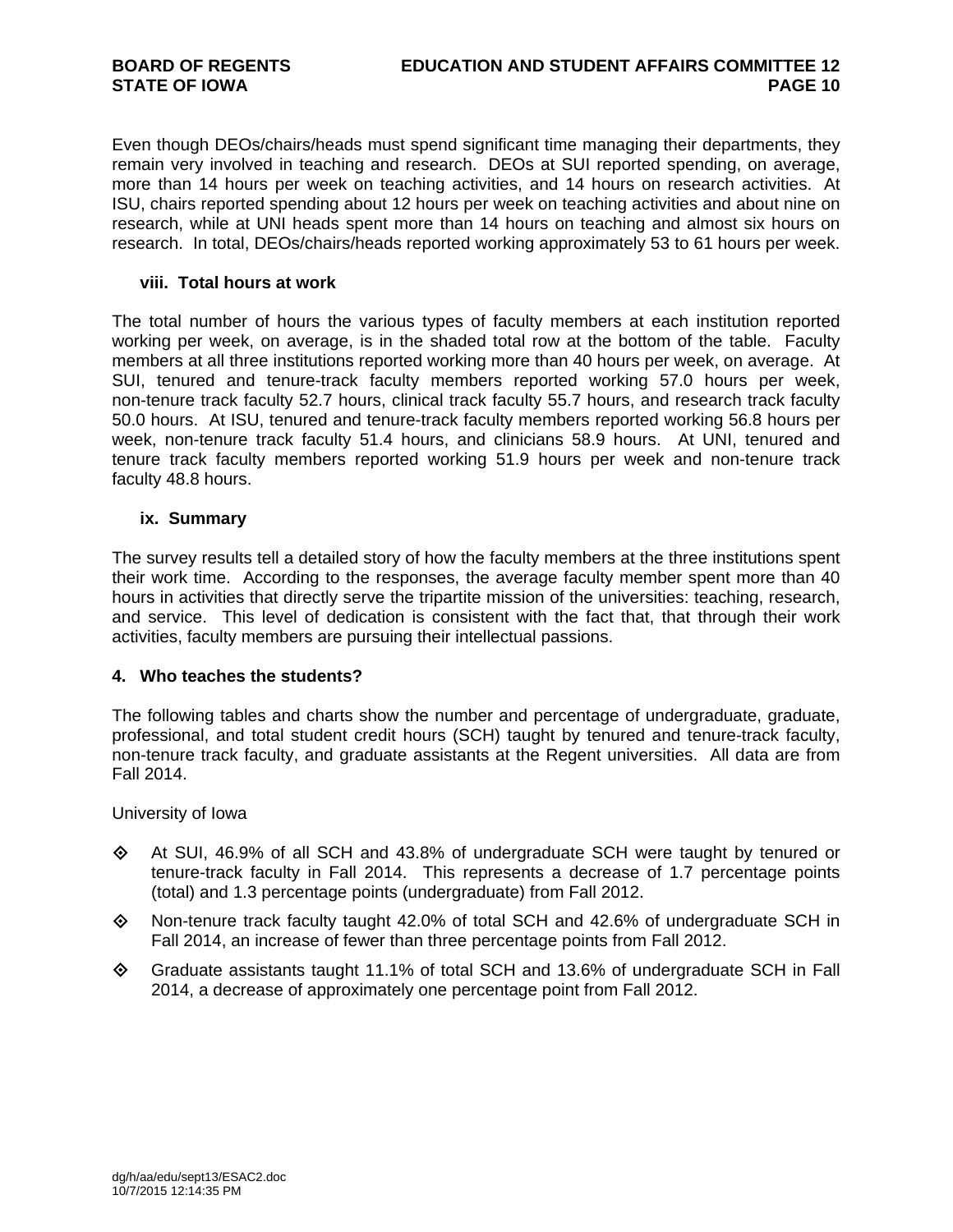The changes from Fall 2012 to Fall 2014 continue the trend of the last several years, and mirror changes at similar institutions across the country. AAU institutions that participate in the National Study of Instructional Costs and Productivity report a similar steady decrease in the percentage of SCH taught by tenured and tenure-track faculty (from 52.0% overall in FY 2000 to 44.0% in FY 2013). These trends also reflect the change in faculty appointments at universities. At SUI in Fall 2014, non-tenure track faculty represented 35.2% of faculty FTE in instructional-related fund groups compared to 21.0% in Fall 2000.

| <b>SUI</b>         | <b>Undergraduate</b> |        | <b>Graduate</b> |        | <b>Professional</b> |        | <b>Total</b> |        |
|--------------------|----------------------|--------|-----------------|--------|---------------------|--------|--------------|--------|
|                    | <b>SCH</b>           | Pct    | <b>SCH</b>      | Pct    | <b>SCH</b>          | Pct    | <b>SCH</b>   | Pct    |
| Tenured            | 103,917              | 33.5%  | 20,652          | 61.7%  | 15.048              | 38.3%  | 139,617      | 36.4%  |
| Tenure-Track       | 31,747               | 10.2%  | 4,686           | 14.0%  | 3,582               | 9.1%   | 40,015       | 10.5%  |
| (T/TT Subtotal)    | 135.664              | 43.8%  | 25,338          | 75.8%  | 18,630              | 47.3%  | 179,632      | 46.9%  |
| Non-Tenure Track   | 132,161              | 42.6%  | 7,907           | 23.6%  | 20,547              | 52.2%  | 160,615      | 42.0%  |
| Graduate Assistant | 42.139               | 13.6%  | 201             | 0.6%   | 175                 | 0.4%   | 42,515       | 11.1%  |
| <b>All Faculty</b> | 309,964              | 100.0% | 33,446          | 100.0% | 39,352              | 100.0% | 382,762      | 100.0% |

#### **Table 4a – University of Iowa**



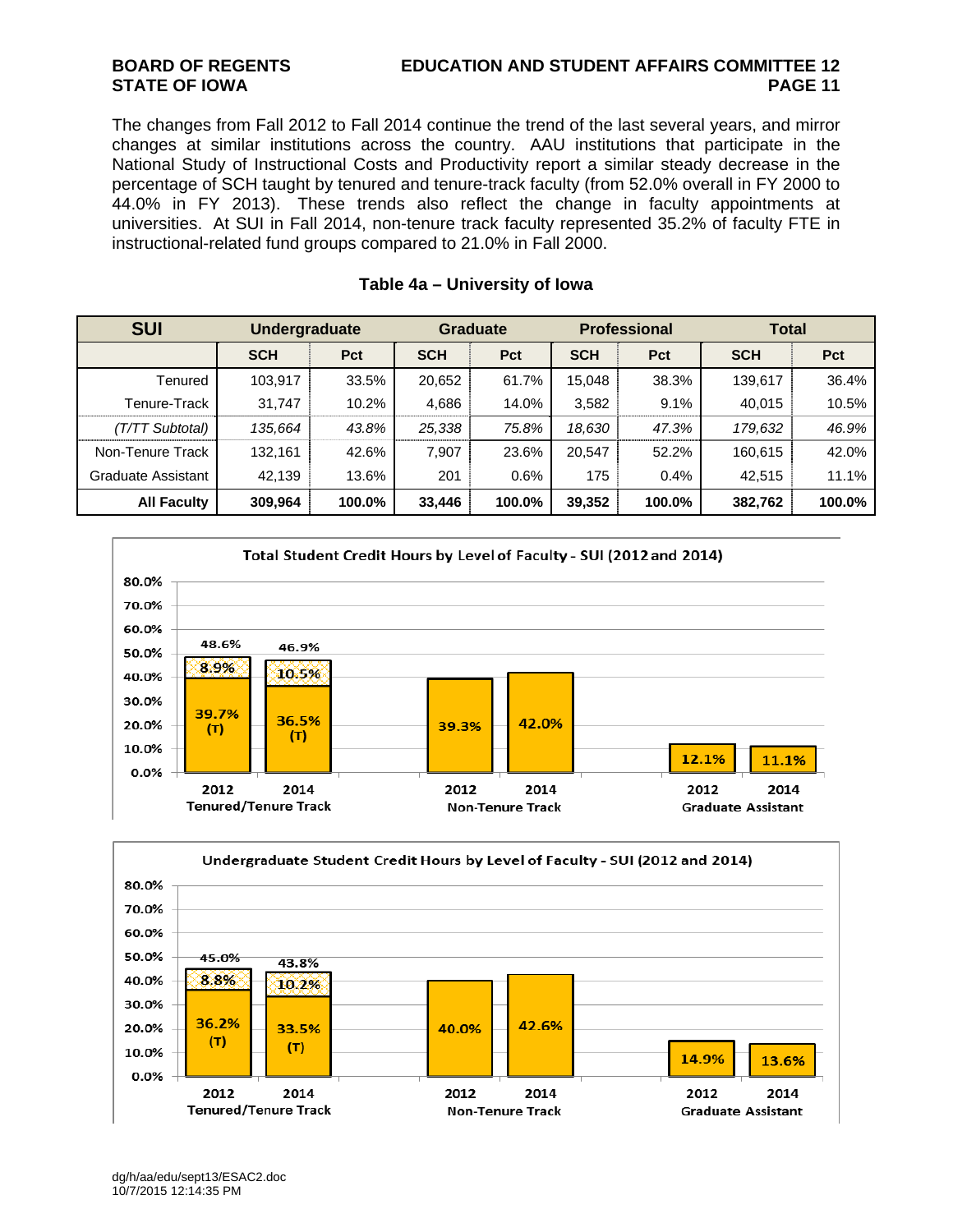Iowa State University

- $\diamond$  At ISU, 51.9% of all SCH and 47.9% of undergraduate SCH were taught by tenured or tenure-track faculty in Fall 2014. This represents a decrease of 6.1 percentage points from Fall 2012.
- $\diamond$  Non-tenure track faculty taught 35.7% of total SCH and 38.3% of undergraduate SCH in Fall 2014, an increase of 4.7 percentage points (total) and 4.8 percentage points (undergraduate) from Fall 2012.
- Graduate assistants taught 12.4% of total SCH and 13.8% of undergraduate SCH in Fall 2014, an increase of 1.4 percentage points (total) and 1.6 percentage points (undergraduate) from Fall 2012.

The increase in the total teaching carried out by non-tenure track faculty from Fall 2012 to Fall 2014 reflects the changing profile of faculty appointments at universities across the nation. More important, the increase in non-tenure track faculty instruction reflects an institutional response to the enrollment growth ISU has experienced during the past five years. From Fall 2012 to Fall 2014, total enrollment increased by 11% from 31,040 to 34,732 students. Undergraduate enrollment increased by 13.0%, from 25,553 to 28,893 students, necessitating the rapid hiring of instructional faculty—most typically into the non-tenure track. At ISU, non-tenure track faculty represented 27.3% of faculty FTE in Fall 2014 compared to 27.9% in Fall 2012. ISU is working to increase its hiring of tenured/tenure-track faculty, while recognizing that the institution will always rely upon a mix of excellent tenured, tenure-track, and non-tenure track faculty.

| <b>ISU</b>         | <b>Undergraduate</b> |        | <b>Graduate</b> |            | <b>Professional</b> |            | <b>Total</b> |            |
|--------------------|----------------------|--------|-----------------|------------|---------------------|------------|--------------|------------|
|                    | <b>SCH</b>           | Pct    | <b>SCH</b>      | <b>Pct</b> | <b>SCH</b>          | <b>Pct</b> | <b>SCH</b>   | <b>Pct</b> |
| Tenured            | 141.030              | 36.2%  | 24.184          | 70.5%      | 7.477               | 69.3%      | 172.691      | 39.7%      |
| Tenure Track       | 45,778               | 11.7%  | 6,662           | 19.4%      | 837                 | 7.8%       | 53,277       | 12.2%      |
| (T/TT Subtotal)    | 186.808              | 47.9%  | 30,846          | 89.9%      | 8.314               | 77.0%      | 225,968      | 51.9%      |
| Non-Tenure Track   | 149.463              | 38.3%  | 3,329           | 9.7%       | 2,478               | 23.0%      | 155.270      | 35.7%      |
| Graduate Assistant | 53,819               | 13.8%  | 130             | 0.4%       | 0                   | $0.0\%$    | 53,949       | 12.4%      |
| <b>All Faculty</b> | 390,090              | 100.0% | 34,305          | 100.0%     | 10,792              | 100.0%     | 435,187      | 100.0%     |

### **Table 4b – Iowa State University**



dg/h/aa/edu/sept13/ESAC2.doc 10/7/2015 12:14:35 PM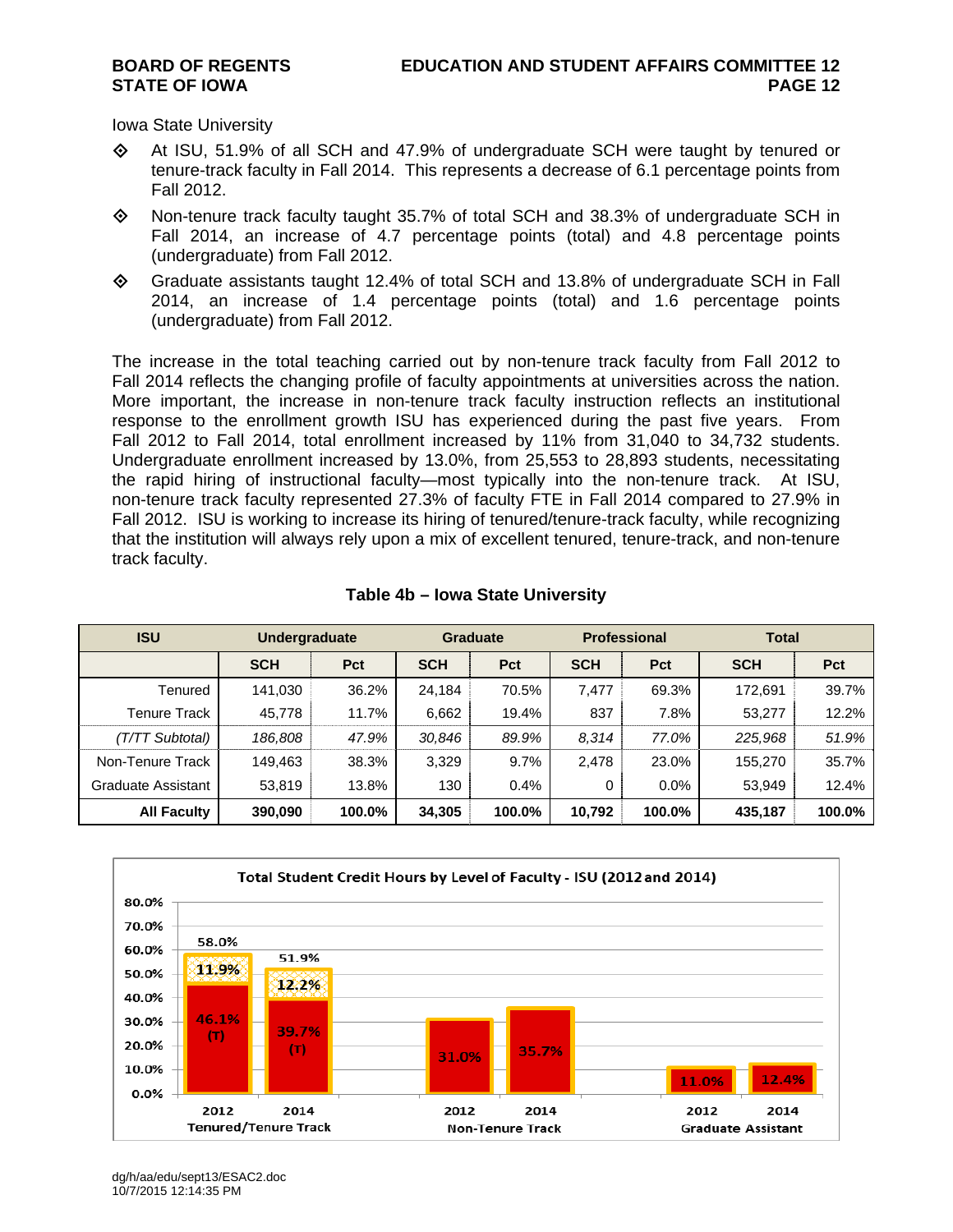

University of Northern Iowa

- $\Diamond$  At UNI, 67.9% of all SCH and 66.9% of undergraduate SCH were taught by tenured or tenure-track faculty in Fall 2014. This represents a decrease of 10.1 percentage points (total) and 10.4 percentage points (undergraduate) from Fall 2012.
- Non-tenure track faculty taught 30.4% of total SCH and 31.3% of undergraduate SCH in Fall 2014, an increase of 8.2 and 8.1 percentage points, respectively, from Fall 2012.
- Graduate assistants taught 1.7% of total SCH and 1.8% of undergraduate SCH in Fall 2014, an increase of 1.6 and 1.7 percentage points, respectively, from Fall 2012.

Similar to SUI, ISU, and national trends, the percentage of credit hours taught by tenured and tenure-track faculty at UNI has decreased since 2012.

| <b>UNI</b>                | <b>Undergraduate</b> |        |            | <b>Professional</b><br><b>Graduate</b> |            | <b>Total</b> |            |        |
|---------------------------|----------------------|--------|------------|----------------------------------------|------------|--------------|------------|--------|
|                           | <b>SCH</b>           | Pct    | <b>SCH</b> | <b>Pct</b>                             | <b>SCH</b> | <b>Pct</b>   | <b>SCH</b> | Pct    |
| Tenured                   | 67,999               | 51.6%  | 6,258      | 69.2%                                  | 0          | 0.0%         | 74,257     | 52.7%  |
| Tenure Track              | 20,221               | 15.3%  | 1,296      | 14.3%                                  | 0          | 0.0%         | 21,517     | 15.3%  |
| (T/TT Subtotal)           | 88,220               | 66.9%  | 7,554      | 83.5%                                  | 0          | $0.0\%$      | 95,774     | 67.9%  |
| Non-Tenure Track          | 41.344               | 31.3%  | 1,493      | 16.5%                                  | 0          | 0.0%         | 42,837     | 30.4%  |
| <b>Graduate Assistant</b> | 2,341                | 1.8%   |            | 0.0%                                   | 0          | $0.0\%$      | 2,342      | 1.7%   |
| <b>All Faculty</b>        | 131,905              | 100.0% | 9,048      | 100.0%                                 | $\bf{0}$   | $0.0\%$      | 140,953    | 100.0% |

### **Table 4c – University of Northern Iowa**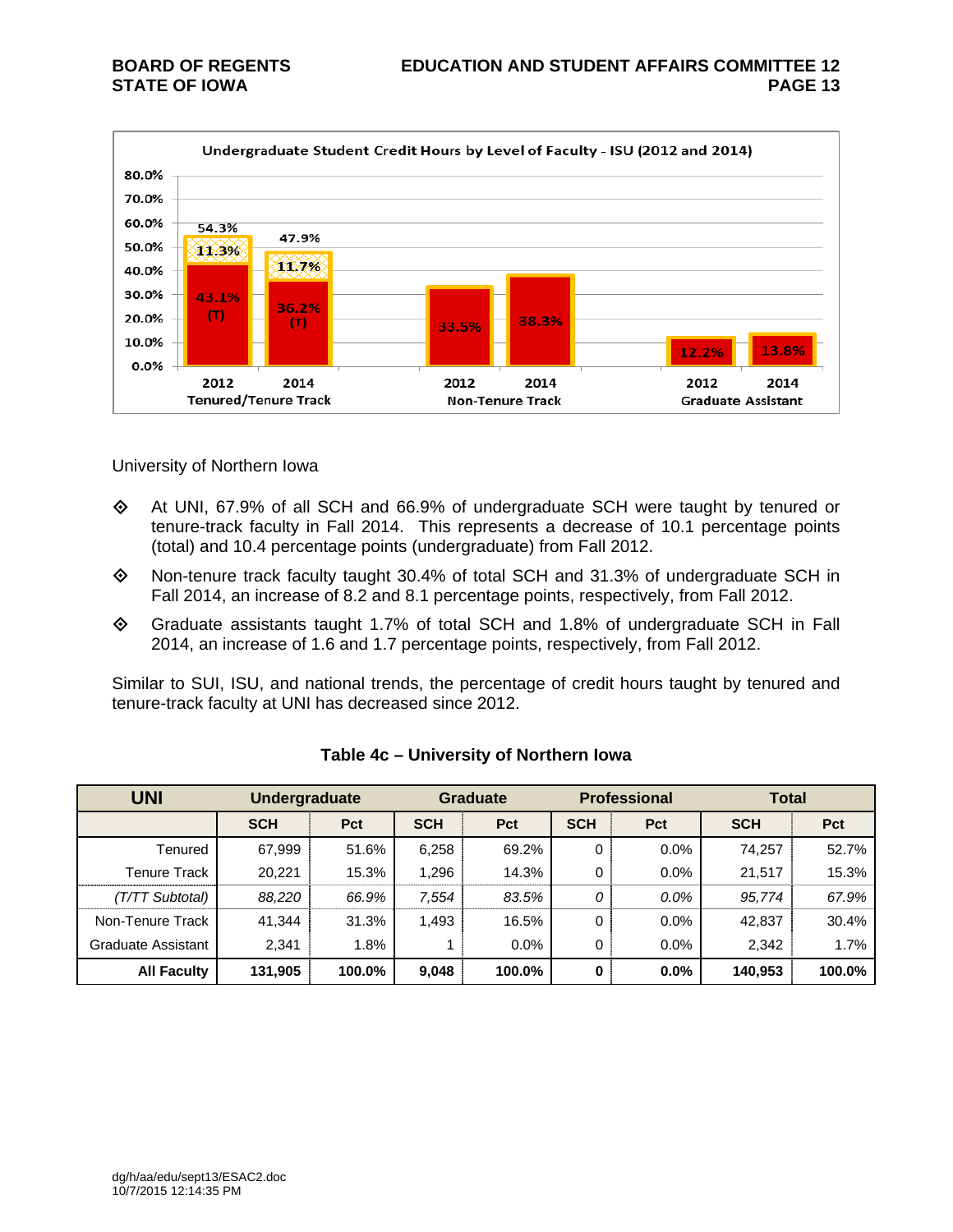



#### **5. How do we know faculty are doing a good job?**

Faculty members spend years in graduate school in order to pursue careers that allow them to teach and do research in the areas that most deeply interest them. Being a professor is not so much doing a job as it is following a passion—which is why most faculty members work more than 50 hours a week. They look forward to their work, and provide excellent instruction to their students and produce valuable scholarship and community outreach.

However, not all faculty members can be equally passionate and dedicated to their careers. Some inevitably work harder than others, which is why the three Regent institutions have rigorous accountability procedures to regularly evaluate the work performance of individual faculty members. Though the procedures vary somewhat across the institutions, all are designed to monitor faculty job performance against agreed-upon standards and to provide constructive feedback and assistance to those faculty members who fall short in one or more areas of their work.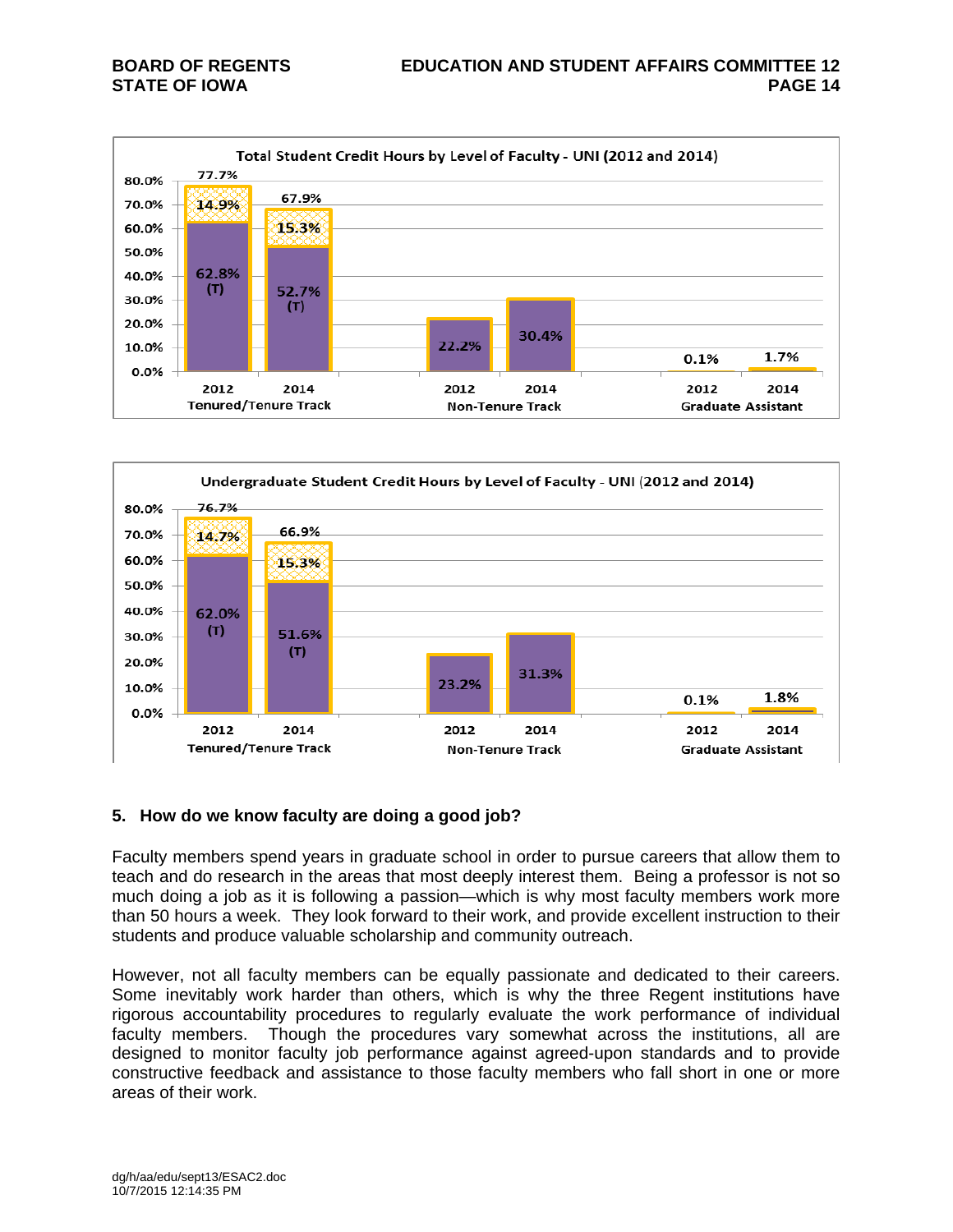#### **a. Annual Review**

All three institutions conduct annual reviews of individual faculty at all ranks, for the interrelated purposes of performance appraisal and faculty development. These annual reviews address teaching performance as well as productivity in research/creative activities, professional practice, and institutional service, as appropriate. Student evaluations are collected regularly to help monitor the quality of teaching performance. In some cases, annual reviews may include peer observation of teaching. Annual reviews provide the basis for faculty salary decisions (along with position responsibilities, market factors, equity considerations, and in the case of UNI, collective bargaining agreements), and allow departments to provide constructive, developmental feedback to faculty, including tenure-track faculty who are working toward meeting departmental criteria for promotion and/or tenure.

#### **b. Promotion and Tenure Review**

Preparation for the promotion and tenure decision begins when faculty members are hired. During the probationary period, they develop the record of teaching, scholarship, and service that eventually serves as the basis for the promotion and tenure decision. Probationary faculty members receive feedback on their progress through annual reviews and through formal and informal mentoring. At the time of the promotion and/or tenure decision, faculty members undergo an extensive, rigorous peer review process that examines their entire probationary record. This multi-faceted peer review process involves evaluation by external reviewers as well as reviews at the departmental, college, and university levels.

#### **c. Post-Tenure Review**

In addition to annual reviews of tenured faculty by department heads, ISU and SUI conduct regular post-tenure reviews that include peer evaluation of teaching, research, and service. At SUI, tenured faculty members undergo a peer review every five years, according to procedures established by the colleges in accordance with the policy on Review of Tenured Faculty Members. At ISU, post-tenure reviews are conducted every five to seven years (as required by the Post-Tenure Review Policy), with the goal of ensuring that faculty members are meeting expectations contained in their Position Responsibility Statement.

At UNI, a department head, dean, or provost may initiate a rigorous, thorough review if concerns are raised about a faculty member's performance in teaching, research/creative work, and service. These reviews ensure that all faculty members are performing satisfactorily in all areas.

#### **d. Other**

It should be noted that faculty members also undergo a rigorous form of "peer review" as they compete to have their work published; to present their work at regional, national, and international conferences; to obtain grants and contracts to support their research, scholarly, and creative work; and to form and maintain partnerships with community entities.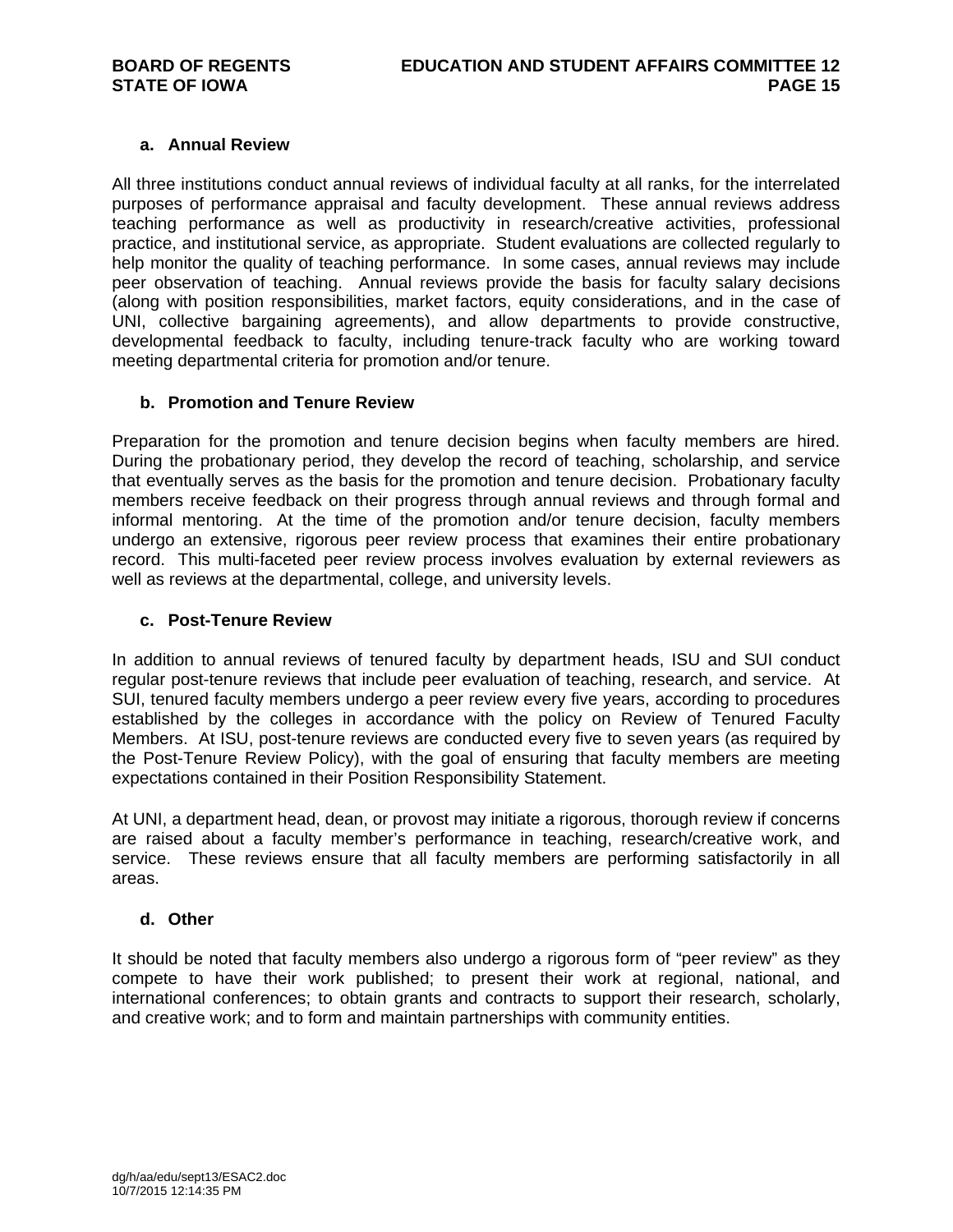SUI's faculty review policies and procedures are codified in Section III-10 of the *Operations Manual*, in the **Procedures for Promotion and Tenure Decision Making**, and in college- and department-specific guidelines established according to university policy. ISU's faculty evaluation and review policies are detailed in Section 5 of the *Faculty Handbook*. At UNI, evaluation policies are specified in Article Three and Appendix B of the Master Agreement. Evaluation of faculty and efforts to promote faculty vitality at all three universities are addressed in greater detail in the annual governance report on faculty tenure.

#### **6. How do we know our universities are doing a good job?**

The Regent universities monitor and submit annual governance reports on progress toward achieving the aspirations and goals articulated in their strategic plans. They also monitor and report on the goals and targets associated with the strategic plan of the Board of Regents.

The annual strategic planning progress report is one of many governance reports the universities submit each year to the Board of Regents—on topics such as budget, academic program review and student outcomes assessment, faculty activity and workload, faculty salaries, retirements and resignations, requests for professional development assignments, and many others—in order to meet their responsibility for accountability to the people of Iowa.

#### **Selected institutional highlights**

Below are selected examples of recent success and recognition at each of the three Regent universities.

#### **UNIVERSITY OF IOWA**

#### **Institutional Recognition**

- *U.S. News and World Report* ranked the University of Iowa 27th among the nation's best public universities.
- *U.S. News and World Report* ranked 25 University of Iowa graduate programs and colleges among the 25 best in the country among all public and private schools. Almost 75% of SUI graduate and professional programs are ranked among the top 30 such programs at public schools around the nation.
- University of Iowa Hospitals and Clinics has been ranked as one of *U.S. News & World Report*'s "America's Best Hospitals" for 25 years in a row.
- SUI was ranked among the top 10 Best Colleges for Veterans by *U.S. News and World Report* for two consecutive years, and has been named a "Military Friendly School" by Victory Media for six consecutive years.
- SUI was named a "Best Buy" by the *Fiske Guide to Colleges* for the 11th straight year.
- $\triangleright$  SUI is a member of the Association of American Universities (AAU), a nonprofit organization of 62 leading public and private research universities in the United States and Canada.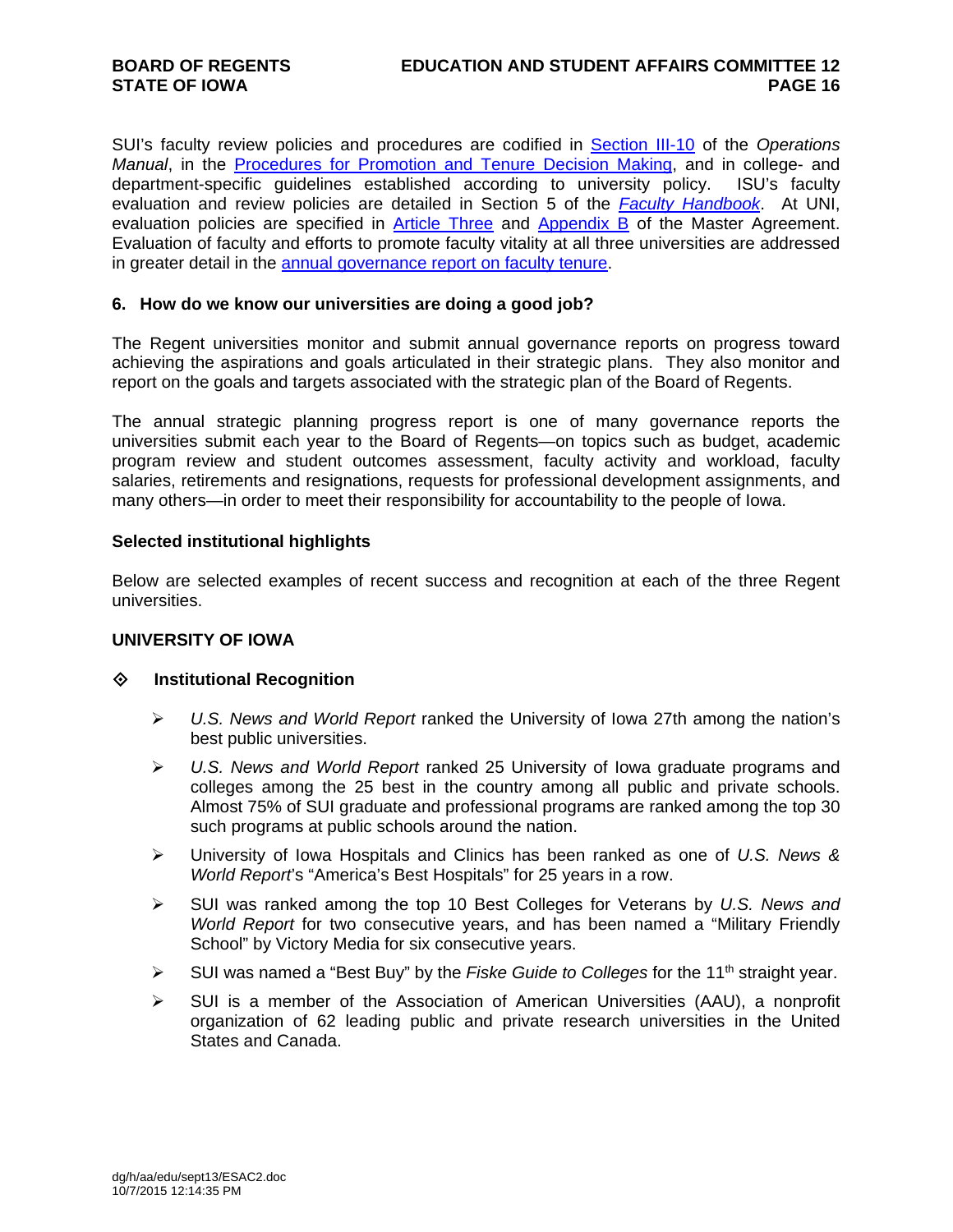- $\triangleright$  The large number of new incoming students (a record-breaking class of 4,666 first-year students in Fall 2014 and expectations for continued growth in Fall 2015), a retention rate at or above 85.0% for each of the last five years, and a four-year graduation rate above 50% for each of the last two years are particularly positive indicators of success.
- $\triangleright$  The University of Iowa was fully reaccredited by the Higher Learning Commission of the North Central Association following its last 10-year site visit in 2007-08.
- $\triangleright$  SUI has been recognized by the U.S. Environmental Protection Agency:
	- o As a Top 30 On-Site Green Power Generator (organizations generating and consuming the most green power on-site within the Green Power Partnership)
	- o As Collective Conference Champion for EPA's 2014-2015 College and University Green Power Challenge (one of six schools in the Big 10 recognized by the EPA as 2014-2015 Collective Conference Champions for using green power).

#### **Selected Academic Strengths**

- $\triangleright$  lowa's top-25 ranked graduate and professional programs include speech-language pathology (#1) and audiology (#2); physician assistant (#2); rehabilitation counseling (#3); physical therapy (#5); health-care management (#10); primary care in the Carver College of Medicine (#16); public health (#17); Pharm.D. (#17); clinical psychology (#18); MFA in art and design (#22); College of Law (#22); and the parttime MBA program in the Tippie College of Business (#24).
- $\triangleright$  Additional specialties ranked in the top 25 include the printmaking (#4) and painting/drawing (#16) specialties in fine arts; higher education administration (#14), student counseling and personnel services (#1) in the College of Education; environmental engineering (#15); rural medicine (#10) and family medicine (#12) in the Carver College of Medicine; gerontological nursing (#11), nursing service administration (#2), nursing anesthesia (#9), and pediatric nurse practitioner (#14) in the College of Nursing; and social psychology (#3).
- $\triangleright$  Nine medical specialties in the University of Iowa Hospitals and Clinics are nationally ranked, including ophthalmology and visual sciences (#8), otolaryngology (#9), gynecology (#15), orthopaedics and rehabilitation (#18), cancer (#27), neurology and neurosurgery (#33), urology (#33), nephrology (#40), and cardiology and heart surgery (#48).
- $\triangleright$  The UI Writers' Workshop is world-renowned and frequently recognized as #1 in the nation. The university's many other writing programs also are recognized for excellence, and have helped shape SUI's reputation as "the writing university" which in turn helped to cement Iowa's City's designation, in 2008, as the world's third UNESCO City of Literature.
- Through its Cluster Hire Initiative, SUI is building exceptional multidisciplinary strength in seven areas that address "grand challenges" of the 21<sup>st</sup> century: water sustainability, the aging mind and brain, obesity, genetics, public digital humanities, public digital arts, and informatics.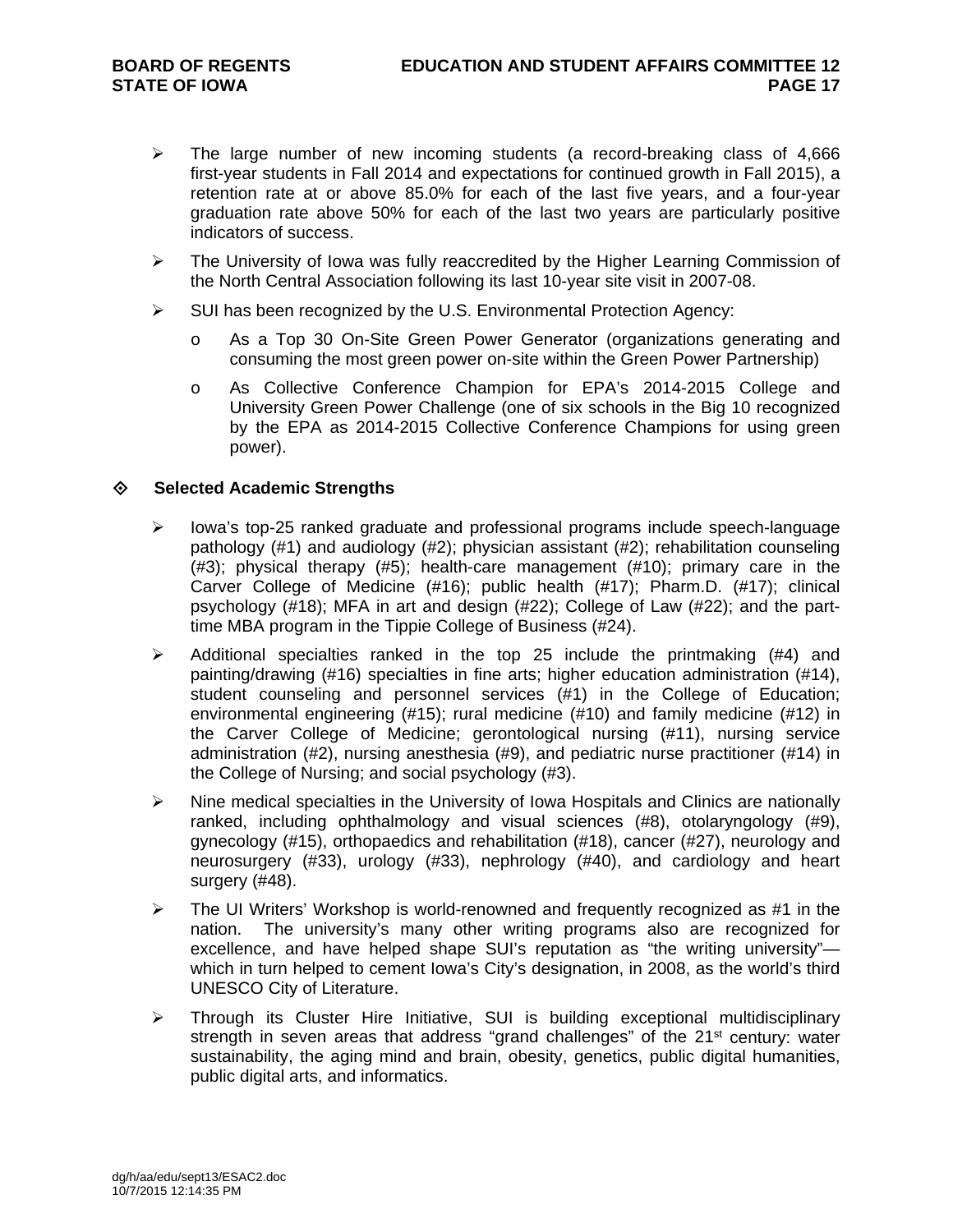#### **Student Success**

- $\triangleright$  SUI's Fall 2014 incoming class was the largest ever (4,666) and the most diverse (19% minority).
- $\triangleright$  One-year retention and four- and six-year graduation rates remain at or close to record levels.
	- o The record for one-year retention was 86.6% for the entering class of 2009. The retention rates for the classes of 2010 through 2013 have remained at or above 85.5%, with the rate for the 2013 cohort at 86.1%.
	- o The four-year graduation rate for the entering class of 2009 was a record 51.1%; the four-year graduation rate for the entering class of 2010 was 50.9%. Preliminary data indicate that the entering class of 2011 will set a new record for a four-year graduation rate.
	- o The six-year graduation rate for the entering class of 2005 was a record 70.8%. The six-year graduation rates for the entering classes of 2003 to 2008 have been above 69%; the rate for the 2008 cohort was 70%. Preliminary data indicate that the entering class of 2009 will set a new record for a six-year graduation rate.
- $\triangleright$  The placement rate for students graduating from SUI undergraduate college sin May 2014 ranged from 92% (Tippie College of Business) to 98% (Nursing). The overall rate was 95%. SUI's College of Pharmacy reported a 96% placement rate and the College of Law reported a 98% placement rate.
- $\triangleright$  A record number of SUI students or alumni (13) were awarded Fulbright Awards to go abroad to conduct research, attend graduate school, teach English, or pursue other creative endeavors in 12 countries during 2015-2016.
- $\triangleright$  Five SUI graduate students earned the prestigious National Science Foundation Graduate Research Fellowship in 2015-2016.

#### **Contributions to Iowa Leadership**

- $\triangleright$  SUI has educated
	- o 79% of Iowa's dentists
	- o 50% of Iowa's physicians
	- o 48% of Iowa's pharmacists
	- o Teachers and administrators in all of Iowa's K-12 school districts
- $\triangleright$  FY 2015 was the fifth consecutive year that SUI researchers brought more than \$400 million in external research funding to the university and state.
- $\triangleright$  SUI is co-leading the Southeast Regional STEM hub, with Kirkwood Community College.
- $\triangleright$  SUI has established degree completion programs with all 15 Iowa community colleges.
- $\triangleright$  Approximately 45% of enrollments in for-credit continuing education at the Regent universities are in SUI programs.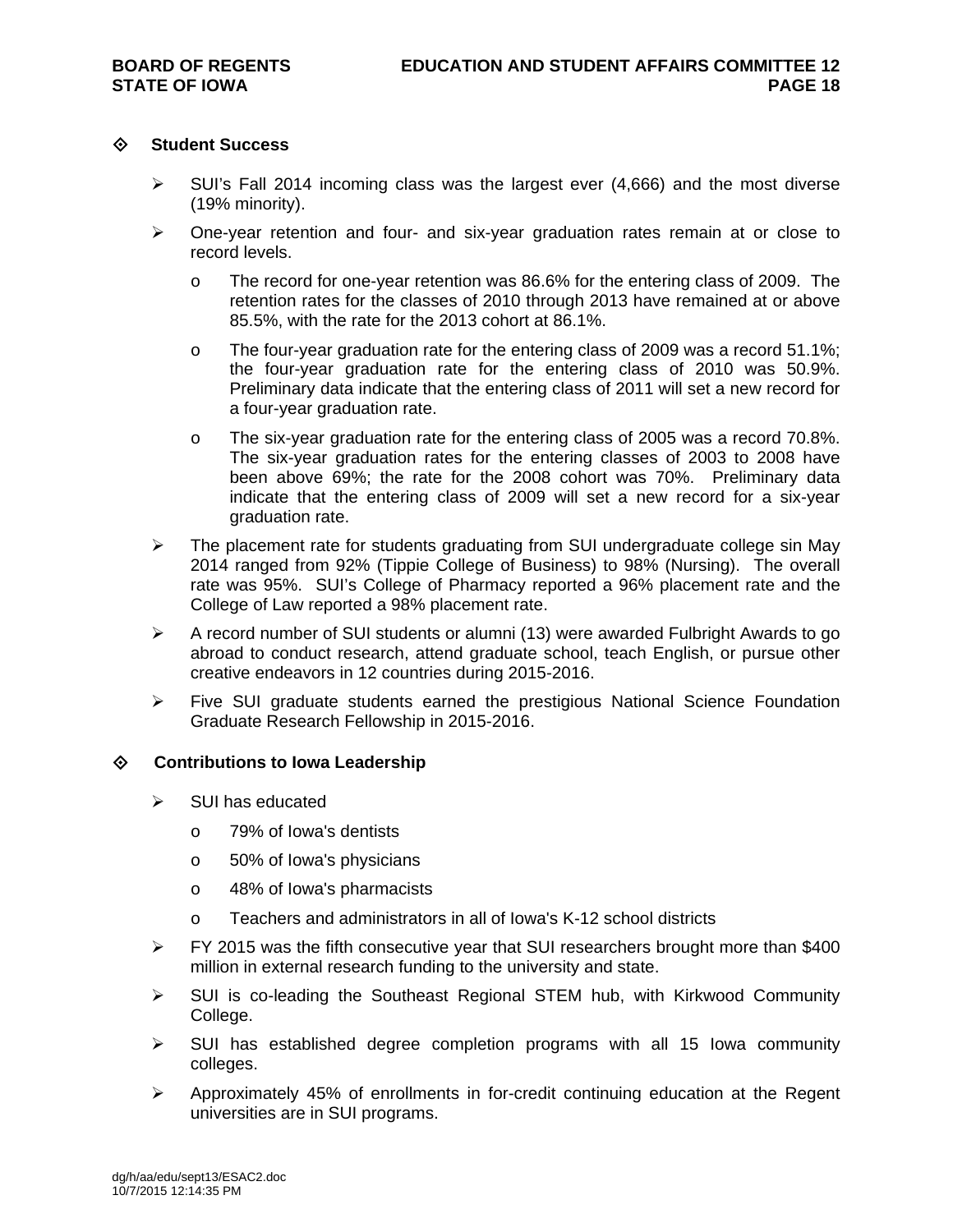- $\triangleright$  The Iowa Initiative for Sustainable Communities (IISC) managed 33 community development projects in three communities (Decorah, Iowa City, Sioux City); involved 11 colleges and departments; more than 300 students and faculty completed more than 25,000 hours of work.
- $\triangleright$  In FY 2015, SUI's partnership with the Iowa Resource Conservation and Development (RC&D) regions resulted in five statewide workshops in Des Moines and Iowa City providing expertise on economic development, cultural development, leadership, and nonprofit development. Fifteen community engagement projects have been established across nine RC&D regions for 2015-2016.
- $\triangleright$  SUI was selected to receive the 2015 Community Engagement Classification from the Carnegie Foundation for the Advancement of Teaching.
- ▶ The Iowa Flood Center's Iowa Flood Information System (IFIS) provides flood condition information to more than 1,000 communities.
- $\triangleright$  In FY 2015. SUI's College of Engineering partnered with more than 160 Iowa-based companies on employee recruitment, research, and faculty consulting.
- $\triangleright$  SUI's College of Nursing continues to lead statewide Future of Nursing Action Coalition initiatives.
- $\triangleright$  SUI's College of Public Health Business Leadership Network has expanded to 44 Iowa counties.

### **IOWA STATE UNIVERSITY**

#### **Institutional Recognition**

- $\triangleright$  ISU is designated a Carnegie Foundation Doctoral/Research Extensive university, a classification reserved for universities with comprehensive degree programs and a strong commitment to graduate education and research.
- $\triangleright$  ISU is a member of the Association of American Universities, an association of 62 of the leading public and private research universities in the United States and Canada.
- $\triangleright$  Rankings of the university and its programs indicate the university's stature as a land-grant research university among its national peers. The latest *U.S. News & World Report* (2014 Edition) ranked Iowa State 50<sup>th</sup> among public national universities-doctoral and the 155<sup>th</sup> best global university (2014).
	- $\circ$  The ISU College of Engineering was ranked 41<sup>st</sup> among all ABET-accredited programs nationally and 23rd among public universities.
	- $\circ$  The College of Business was ranked 79<sup>th</sup> among programs accredited by the Association to Advance Collegiate Schools of Business, and 50<sup>th</sup> among public universities.
- Iowa State's graduate program also earn high ratings from *U.S. News and World Report*:
	- $\circ$  The College of Veterinary Medicine was ranked 13<sup>th</sup> nationally, and 10<sup>th</sup> among public schools.
	- $\circ$  The College of Engineering was ranked 43<sup>rd</sup> overall, and 24<sup>th</sup> among publics.
	- o The College of Business was ranked  $63<sup>rd</sup>$  overall and  $32<sup>nd</sup>$  among publics.
	- $\circ$  The School of Education was ranked 83<sup>rd</sup> overall, and 65<sup>th</sup> among publics.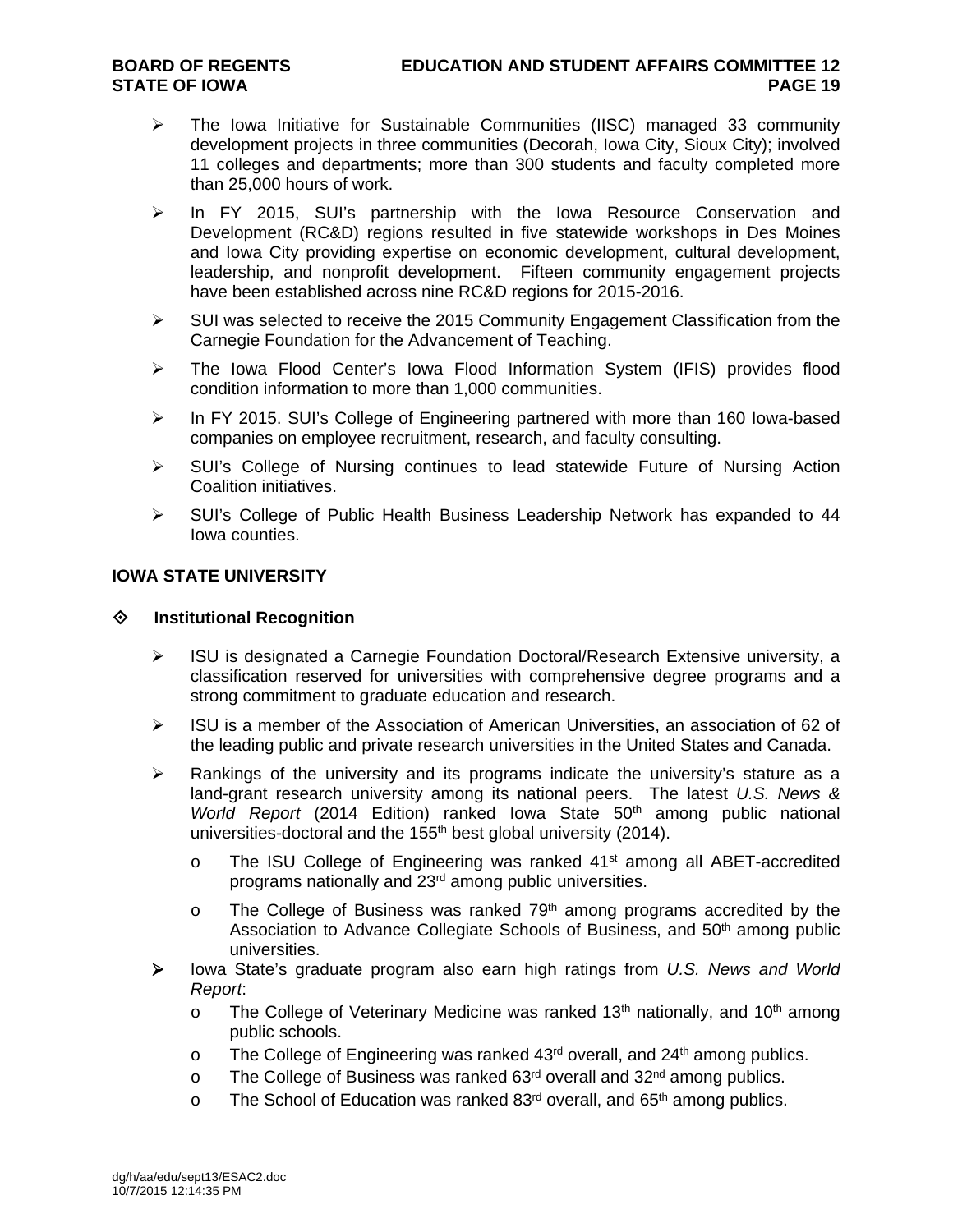- $\triangleright$  CollegeAtlas ranked Iowa State 1<sup>st</sup> in the nation for its combination of academic quality, affordability and accessibility. Iowa State has also been ranked as a top 10 best buy public college by the *Fiske Guide to Colleges.*
- Iowa State is also recognized as a best college for veterans by *Military Times*; a top 24 green institution by *Princeton Review*, a best college for LGBTQA+ students by BestColleges.com, and as a community engaged university by the Carnegie Foundation for the Advancement of Teaching.

#### **Selected Academic Strengths**

- ISU has several nationally ranked programs (by *U.S. News & World Report*, 2013):
	- o 4<sup>th</sup> in Agricultural and Biosystems Engineering
	- $\circ$  22<sup>nd</sup> in Chemical Engineering (15<sup>th</sup> among publics)
- Quacquarelli Symonds' University Rankings by Subject rated Iowa State's agriculture and forestry programs as the world's  $8<sup>th</sup>$  best, and its veterinary science program as the world's  $35<sup>th</sup>$  best programs.
- $\triangleright$  Ranked by their respective professional associations and publications are:
	- $\circ$  ISU landscape architecture program ranked among the top 11 in the nation
	- o BestSchools.org ranked Iowa State's Information Assurance and Security Program among its 25 best online master's programs
	- o Iowa State's Department of Mathematics received the 2015 American Mathematical Society Award for exemplary program or achievement
	- o Fashion School Career Advice ranked Iowa State 3rd, nationally, for fashion merchandising, and 8th for fashion design
- Twelve Iowa State schools or departments rank among U.S. News and World Report's graduate program rankings (2014-2015 – different programs are ranked each year):
	- o 3<sup>rd</sup> in Agriculture and Biosystems Engineering
	- $\circ$  16<sup>th</sup> in Higher Education Administration (11<sup>th</sup> among publics)
	- $\circ$  19<sup>th</sup> in Statistics (11<sup>th</sup> among publics)
	- $\circ$  23<sup>rd</sup> in Aerospace Engineering (16<sup>th</sup> among publics)
	- $\circ$  24<sup>th</sup> in Materials Engineering (15<sup>th</sup> among publics)
	- $\degree$  25<sup>th</sup> in Industrial/Manufacturing Systems Engineering (18<sup>th</sup> among publics)
	- $\circ$  30<sup>th</sup> in Chemical Engineering (19<sup>th</sup> among publics)
	- $\circ$  37<sup>th</sup> in Civil Engineering (24<sup>th</sup> among publics)
	- $\circ$  41<sup>st</sup> in Electrical/Electronic/Communications Engineering (23<sup>rd</sup> among publics)
	- $\circ$  43<sup>rd</sup> in Mechanical Engineering (23<sup>rd</sup> among publics)
	- $\circ$  45<sup>th</sup> in Chemistry (28<sup>th</sup> among publics)
	- $\circ$  48<sup>th</sup> in Environmental/Environmental Health Engineering (23<sup>rd</sup> among publics)
	- $\circ$  50<sup>th</sup> in Physics (30<sup>th</sup> among publics)
	- $\circ$  53<sup>rd</sup> in Computer Engineering (29<sup>th</sup> among publics)
	- $\circ$  63<sup>rd</sup> in Computer Science (37<sup>th</sup> among publics)
	- $\circ$  68<sup>th</sup> in Math (41<sup>st</sup> among publics)
	- $\circ$  75<sup>th</sup> in Biological Sciences (42<sup>nd</sup> among publics)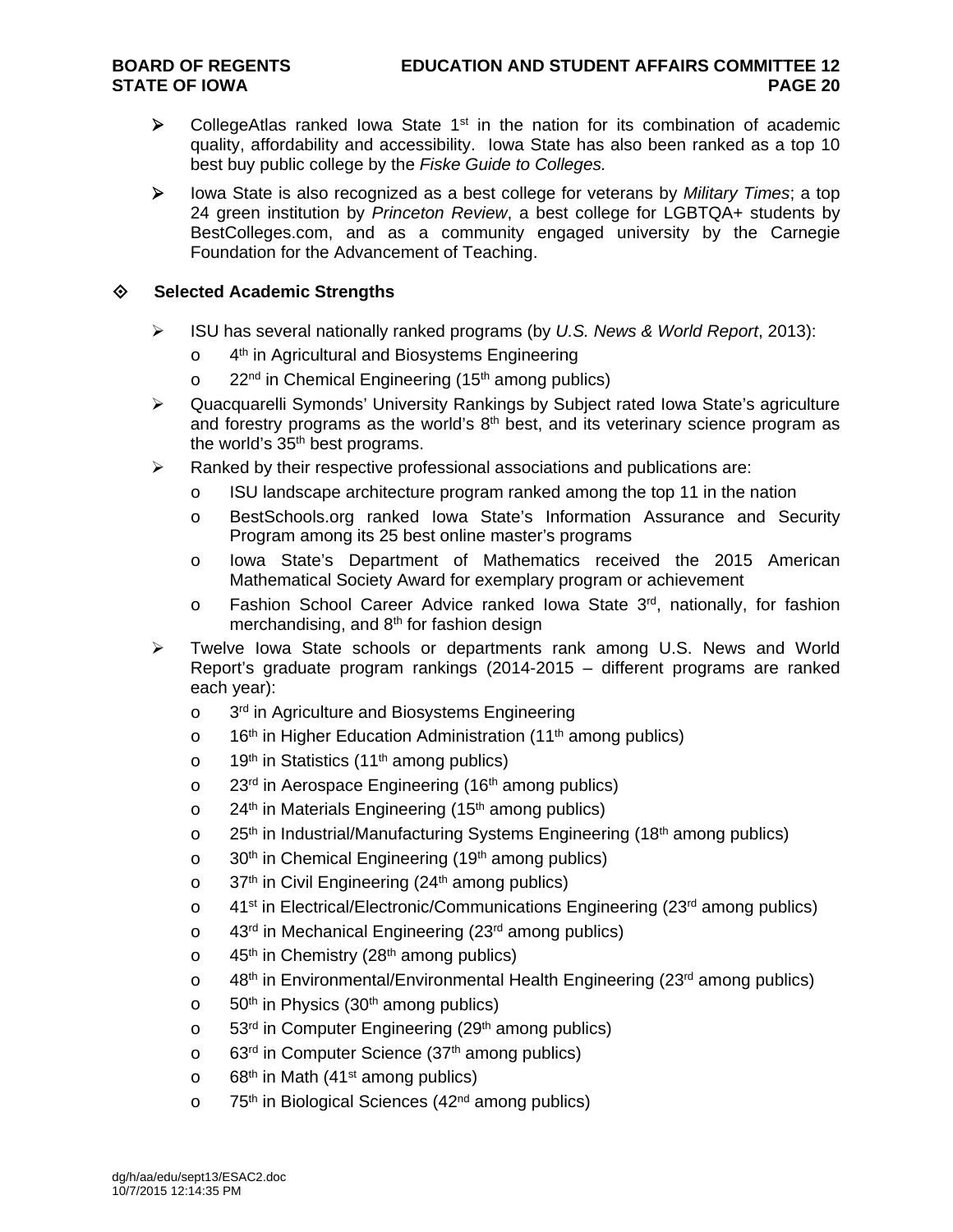- $\triangleright$  Ranked by their respective professional associations and publications are:
	- $\circ$  lowa State's graduate architecture program was ranked 18<sup>th</sup> nationally by **DesignIntelligence**
	- $\circ$  The graduate community and regional planning program was ranked  $4<sup>th</sup>$ , nationally, by Planitzen
- $\triangleright$  Based on internationally prominent research programs, other strengths at ISU include, biorenewables and the bioeconomy, and in the broader biological sciences, information sciences, nanosciences, social sciences (as they apply to understanding rural America), and based on excellent scholarship in the arts and humanities.
- $\triangleright$  lowa State continues to build exceptional academic programs on the undergraduate, graduate, and post-graduate level. Many undergraduate programs contain components of research experiences for undergraduates, a distinguishing feature of the research university.

#### **Student Success**

- $\triangleright$  ISU educates more lowans than any other college or university.
- $\geq$  26% of new freshmen were in the top 10% of their high school graduating class, and nearly half were in the top 20%.
- $\triangleright$  Iowa State participates in the National Survey of Student Engagement (NSSE). In the most recent survey, 90% of first-year students and 86% of seniors rated their experience as good or excellent. When asked to how often they had been challenged to do their very best at Iowa State, 95% of first-year students and 92% of seniors responded with the some or most of the time. Further, 91% of first-year students and 85% of seniors indicated that if they could start over, they would probably or definitely still attend ISU.
- > Iowa State's 2014 Bachelor's graduates enjoyed an overall 95% placement rate within six months of graduation; of those who were employed, 66% of Iowa students, 26% of nonresidents, and 19% of international students remained in Iowa to begin their careers.
- $\triangleright$  Master's and Ph.D. graduates enjoyed 96% and 95% placement rates, respectively. Of Master's graduates who were employed after graduation, 54% are employed in Iowa, including 82% of Business graduates; 75% of Iowa residents, 25% of nonresidents, and 19% of international students were employed in Iowa.

#### **Contributions to Iowa Leadership**

- $\triangleright$  ISU faculty are increasingly influential in the development of economic activity in the state. A current example of that influence is the role that ISU faculty and staff play in the state in the development of the bioeconomy and its potential impact on Iowa.
- $\triangleright$  As a land-grant institution, ISU has a well-known and effective Extension and Outreach program. Each year, nearly a million people benefit directly from ISU Extension and Outreach educational programs. One in five Iowa school-age youth – nearly 100,000 students – participate in 4-H programs.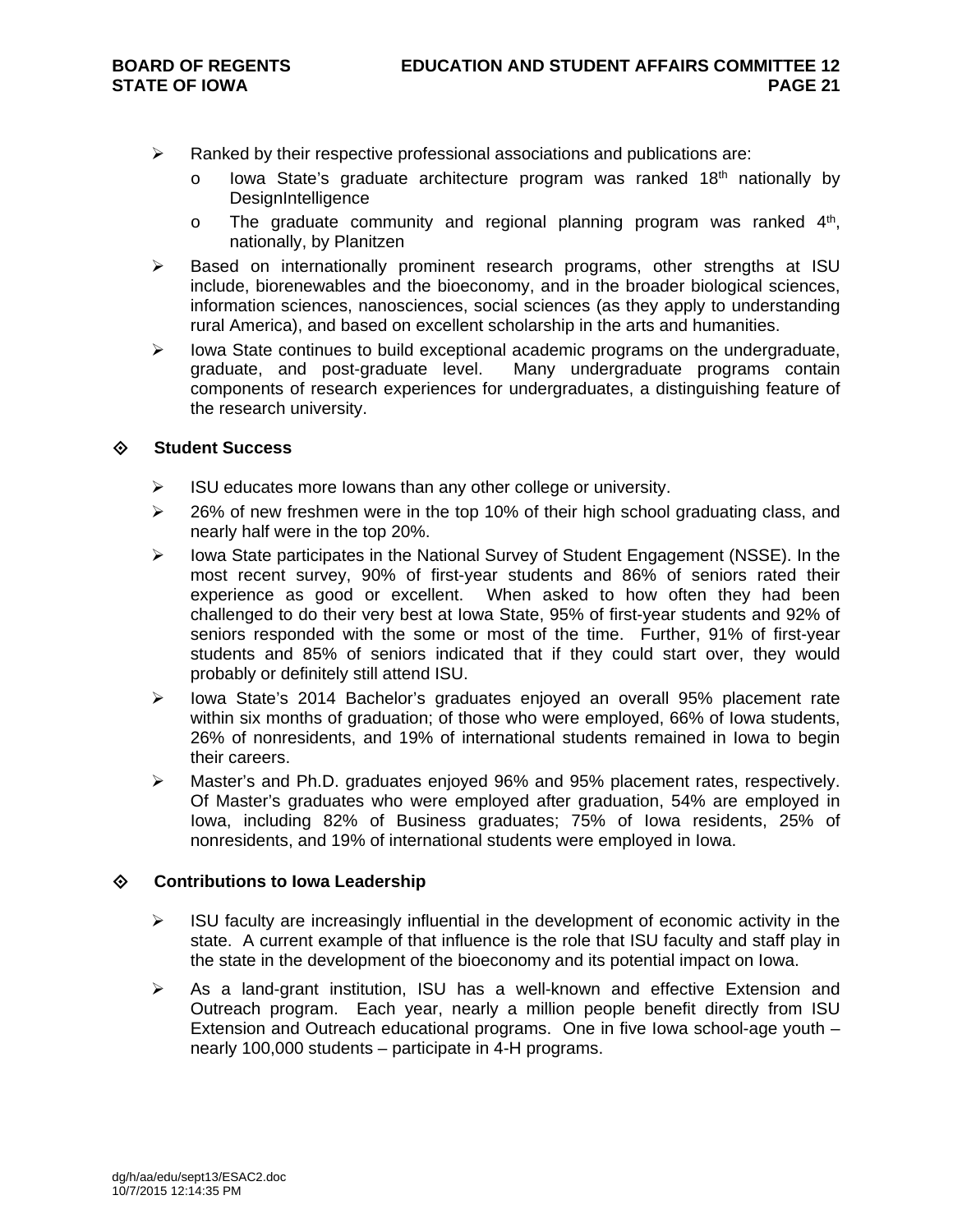- The Center for Industrial Research and Service (CIRAS) worked with 1,550 Iowa companies from 97 counties last year, adding or saving 5,150 jobs, and generating \$386 million of total economic impact.
- $\triangleright$  The Small Business Development Center worked with more than 2,600 clients in 2014, helping start 251 new businesses, raise \$52 million in capital, increase sales by \$50 million, and add 1,200 jobs.
- $\triangleright$  The amount of sponsored funding is another measure of faculty success in discovery. The amount stands at \$425 million for fiscal year 2015.
- Finally, the success of the university in the 21<sup>st</sup> century will be measured by the prominence of our faculty and graduates in emerging disciplines such as the biorenewables and bioeconomy, and food safety and security. As evidenced by the current research and scholarship in these critically important areas, ISU faculty are already advancing the university as a leader in the state, nation and the world.

#### **UNIVERSITY OF NORTHERN IOWA**

#### **Institutional Recognition**

- *U.S. News and World Report* continues to rank the University of Northern Iowa 2nd among Midwest regional public universities.
- *Kiplinger's Personal Finance* ranked the University of Northern Iowa among the "100 Best Values in Public Colleges" for the third consecutive year.
- UNI was named a "Military-Friendly University" for the fifth year by *G.I. Jobs Magazine* and a 2015 Best for Vets: Business School by *Military Times*.
- $\triangleright$  For the sixth year, the Corporation for National and Community Service named UNI to the 2014 President's higher Education Community Service Honor Roll.
- UNI received the 2015 Community Engagement Classification from The Carnegie Foundation.
- $\triangleright$  UNI is recognized as one of the 353 most environmentally responsible colleges in North America by *The Princeton Review.* UNI ranked #41 among the 353 schools included, receiving a "green" rating of 98 out of 99.
- $\triangleright$  UNI was honored as a College of Distinction for the 2014-2015 school year. UNI is the only public university in Iowa to earn this designation.

#### **Selected Academic Strengths**

- UNI's special education program had a 100 percent placement rate in 2014; our teacher education program had a 94 percent placement rate in 2014.
- The Association to Advance Collegiate Schools of Business (AACSB International) granted continuation of accreditation to UNI*Business* for another five years, reaffirming the business school's status among the top 5 percent in the world.
- $\triangleright$  UNI counseling students who took the Counselor Preparation Comprehension Examination exceeded the national mean (85.62) by 7 percent by obtaining a 92 percent average. All UNI students passed the exam.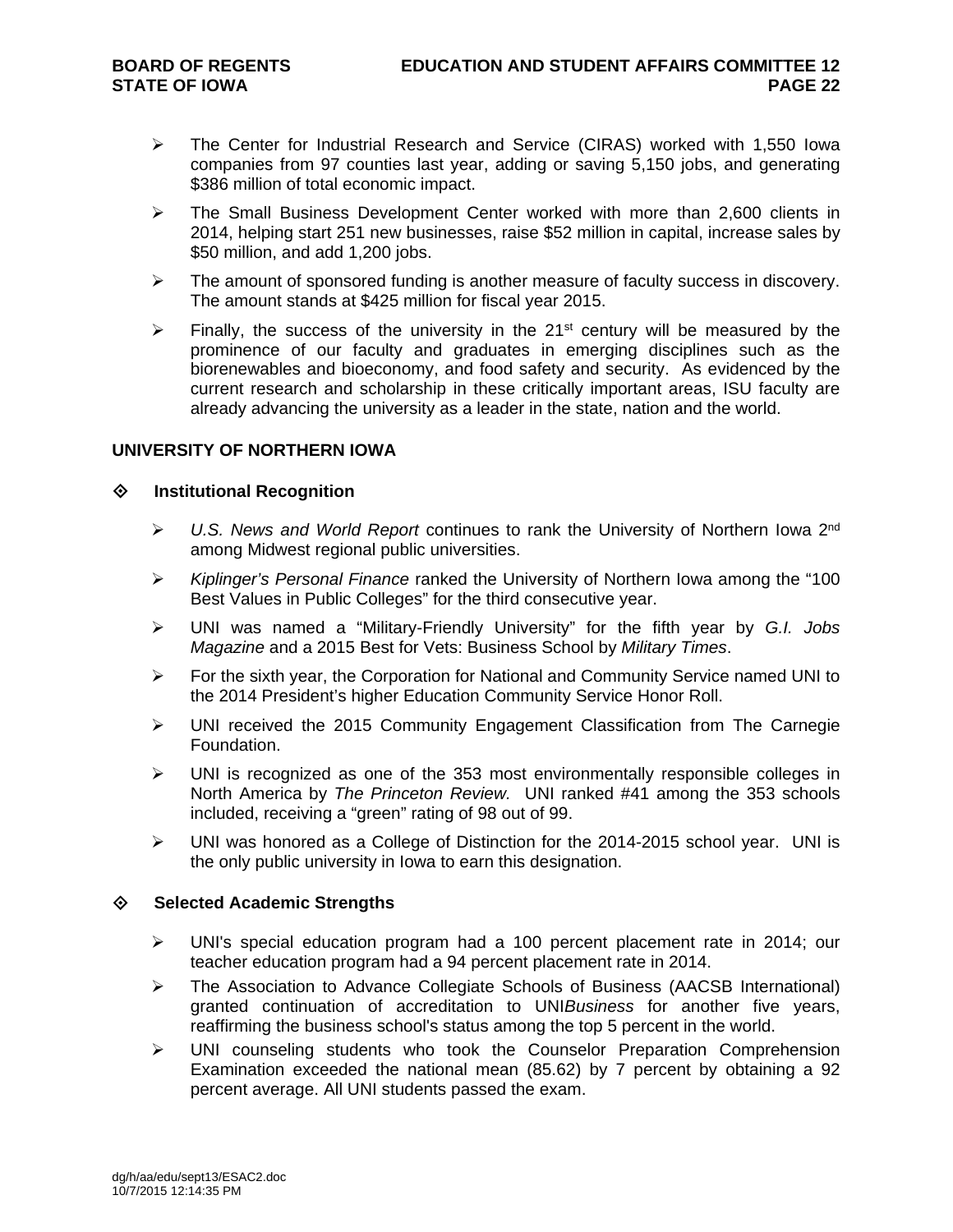UNI received a 2015 STEM Jobs Approved College designation, recognizing our continued commitment to science, technology, engineering and mathematics education and job placement.

#### **Student Success**

- Ninety-seven percent of UNI's 2013-14 graduates are employed or continuing their education – 82 percent are employed, 15 percent are continuing their education.
- $\triangleright$  When UNI students graduate, they owe less money than students who graduate from any four-year public institution in Iowa.
- $\triangleright$  Nine out of 10 UNI graduates from Iowa stay in Iowa; four out of 10 graduates from out of state stayed in Iowa; and two out of three graduates who leave Iowa indicate they want to return in the future.

#### **Contributions to Iowa Leadership**

- $\triangleright$  Nearly 32 percent of teachers and 37 percent of school administrators in Iowa are UNI graduates.
- UNI houses the Northeast Iowa STEM Hub.
- $\triangleright$  In 2014, UNI's Business and Community Services (BCS) worked with 1,950 clients from all 99 Iowa counties. Through this outreach, BCS programs have reached out to more than 65,000 Iowans through service to small businesses, communities and local governments.
- $\triangleright$  The Metal Casting Center's 3-D sand cast printer, operated out of the TechWorks building in Waterloo, has contracted services to more than 75 foundries. The printer is now in operation 24 hours a day, 5 days a week to keep up with demand.
- $\triangleright$  Sixteen new companies were started and 19 others continued to operate out of UNI's Innovation Incubator and R.J. McElroy Student Incubator.
- $\triangleright$  The newly renamed Center for Business Growth and Innovation has provided one-on-one assistance to more than 1,000 businesses through its Business Concierge program while engaging more than 38,000 users on IASourceLink.com through a partnership with the Iowa Economic Development Authority.

#### **Appendix: Selected Faculty Profiles**

The faculty profiles included on pages 25-33 describe the commitment of faculty members at the Regent universities to the missions of teaching, research, and service.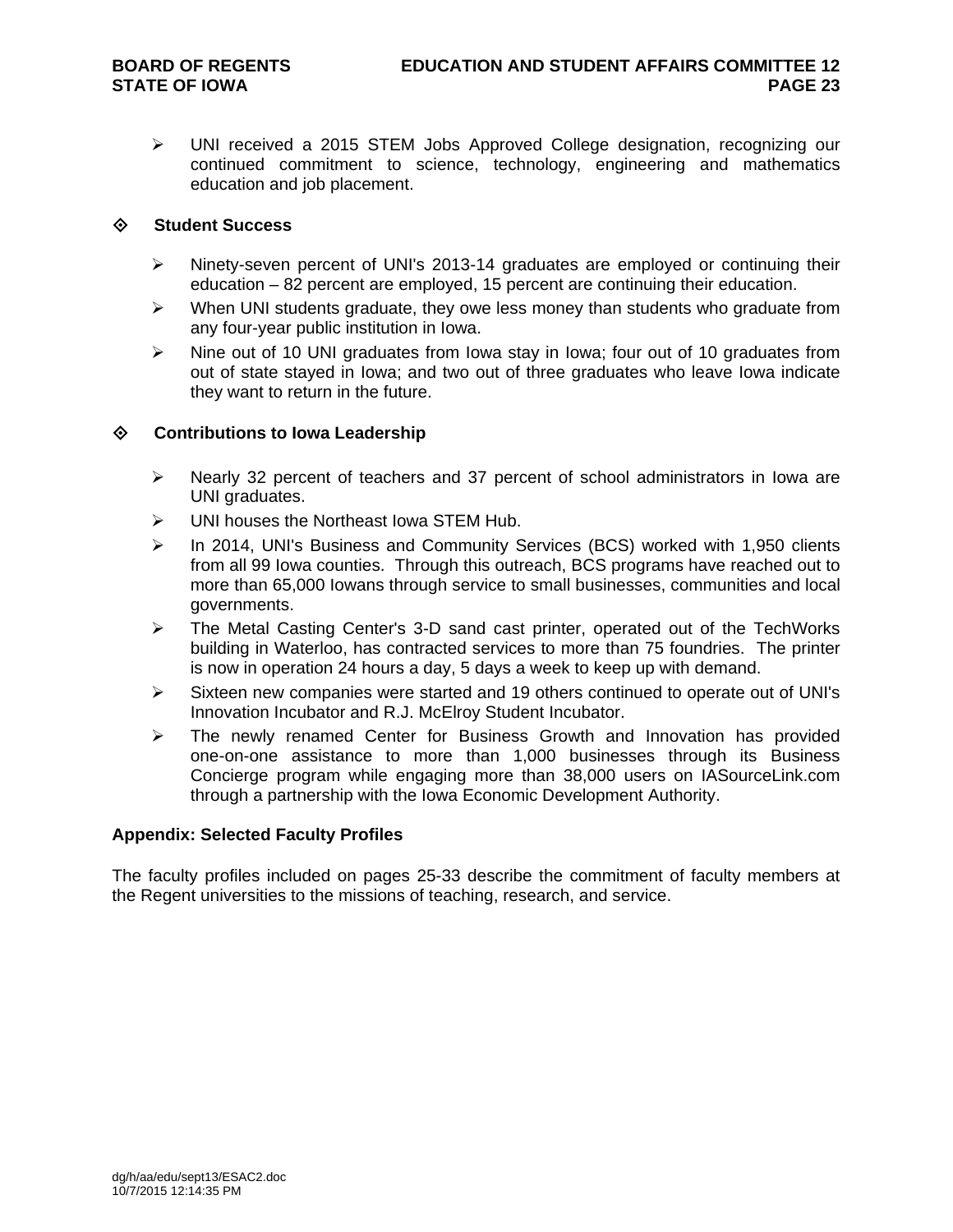#### **BOARD OF REGENTS EDUCATION AND STUDENT AFFAIRS COMMITTEE 12 ATTACHMENT A PAGE 24**

| Timeframe -<br><b>SUI</b>                                   | Timeframe -<br><b>ISU</b>                 | Timeframe -<br><b>UNI</b>                 | <b>Description</b>                                                                                                                                     | <b>Communication</b><br><b>From</b>                                       |
|-------------------------------------------------------------|-------------------------------------------|-------------------------------------------|--------------------------------------------------------------------------------------------------------------------------------------------------------|---------------------------------------------------------------------------|
| Week prior to<br>1 <sup>st</sup> week of<br>class           | 1 <sup>st</sup> week of<br>class          | 1 <sup>st</sup> week of<br>class          | E-mail to all eligible faculty<br>members, to alert them that the<br>survey will be conducted during<br>spring semester                                | <b>Faculty Senate</b><br>President                                        |
|                                                             | Day -3 (Friday<br>prior to start<br>date) | Day -3 (Friday<br>prior to start<br>date) | Hard copy letter (from provosts<br>and Faculty Senate presidents)<br>and survey worksheet with<br>FAQs sent through campus<br>mail, to arrive on Day 1 | <b>Faculty Senate</b><br>Presidents and<br>Provosts                       |
| Day $-5$<br>(Wednesday<br>prior to<br>Monday start<br>date) | Day 1 (start<br>date)                     | Day 1 (start<br>date)                     | E-mail (with survey link) to<br>week's sampled faculty<br>members telling them their<br>week starts the following<br>Monday                            | <b>Faculty Senate</b><br>President and<br>Provosts                        |
| Day -1<br>(Sunday prior<br>to Monday start<br>date)         |                                           |                                           | E-mail (with survey link) to<br>week's sampled faculty<br>members telling them their<br>week starts the next day                                       | <b>Faculty Senate</b><br>President                                        |
|                                                             | Day 1 (start<br>date)                     | Day 1 (start<br>date)                     | E-mail (with survey link) to<br>week's sampled faculty<br>members telling them their<br>week starts that day                                           | <b>Faculty Senate</b><br>President                                        |
| Day 8 (Monday<br>after end date)                            | Day 10                                    | Day 10                                    | E-mail reminder (with survey<br>link) to non-responders asking<br>them to complete the survey                                                          | <b>Faculty Senate</b><br>President (SUI),<br>Project Manager<br>(ISU/UNI) |
| Day 16                                                      | Day 16                                    | Day 16                                    | E-mail reminder (with survey<br>link) to non-responders asking<br>them to complete the survey                                                          | <b>AP Faculty</b><br>(SUI), Project<br>Manager<br>(ISU/UNI)               |
| Day 24 + or $-$                                             |                                           | Day 24 + or -                             | E-mail reminder (with survey<br>link) to non-responders asking<br>them to complete the survey                                                          | <b>AP Faculty</b><br>(SUI), Project<br>staff (UNI)                        |
|                                                             | Day $24 + or -$                           |                                           | Phone call (ISU) to non-<br>respondents reminding them to<br>complete their survey                                                                     | Project staff                                                             |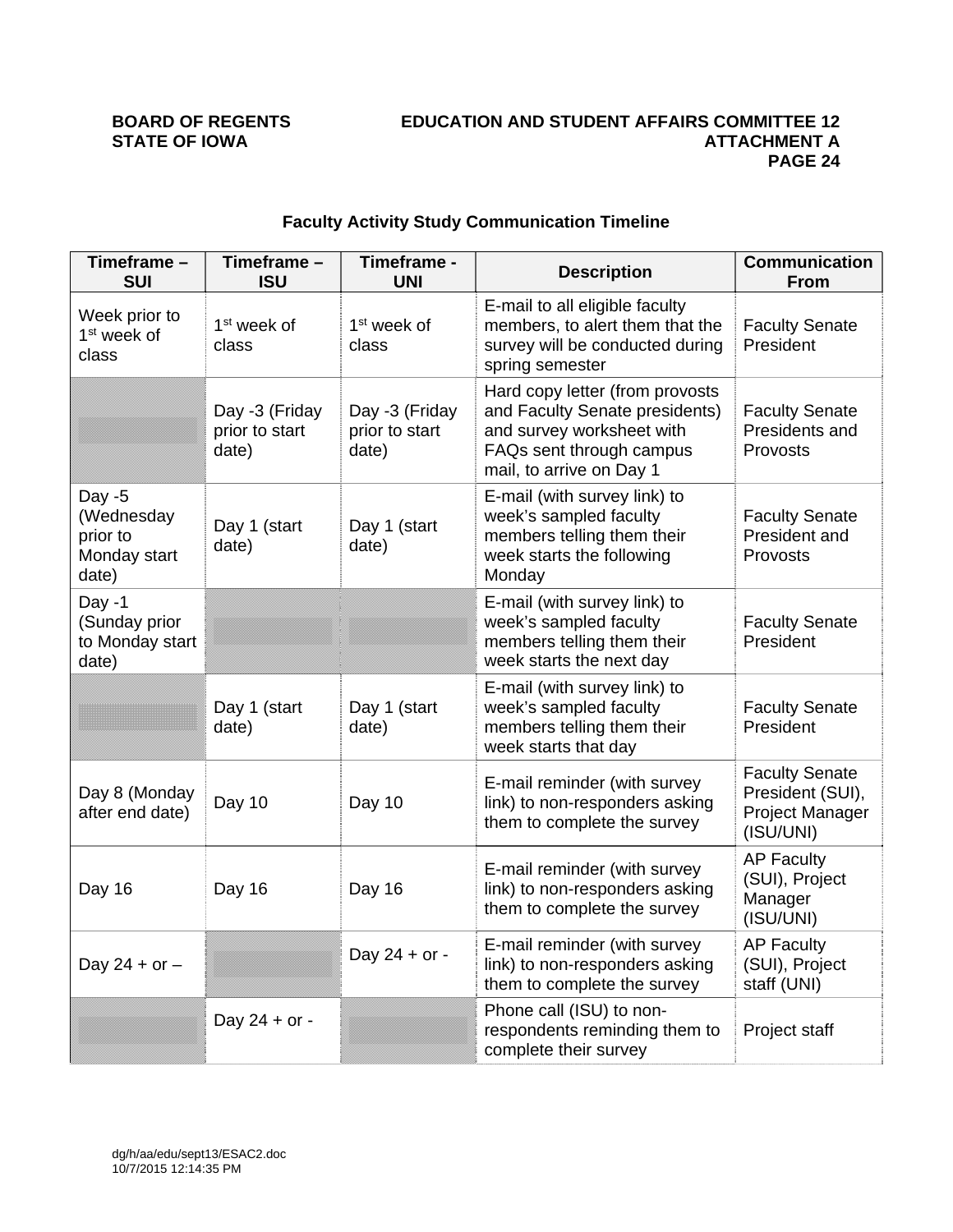### **UNIVERSITY OF IOWA**

#### **E. Dale Abel, M.D., D.Phil. Leading the fight against diabetes**

As the director of the Fraternal Order of Eagles Diabetes Research Center in the UI Roy J. and Lucille A. Carver College of Medicine, E. Dale Abel, M.D., D.Phil., is on the frontlines of the battle against one of the most serious public health threats in the United States and the world.

Abel is internationally recognized for his research on the molecular mechanisms responsible for cardiac dysfunction in obesity, type 2 diabetes and type 1 diabetes, and for studies of the role of mitochondrial dysfunction in the development of insulin resistance, obesity, and its complications. His research is actively funded by the National Institutes of Health and other agencies, and his work also has been supported by the American Diabetes Association, Juvenile Diabetes Research Foundation, and the American Heart Association.

As director of the FOE Diabetes Research Center, Abel is responsible for recruiting and mentoring world-class faculty, and developing clinical, research, and academic programs of excellence. In addition to his leadership role for the FOE Diabetes Research Center, Abel is also a professor of internal medicine, and chief of the Division of Endocrinology and Metabolism, and holds a joint appointment as professor of biochemistry in the UI Carver College of Medicine. He also serves as head of the interdisciplinary Diabetes Clinic located at UI Hospitals and Clinics—Iowa River Landing.



In the course of his career, Abel has received numerous national honors and awards, and has been a lecturer and visiting professor in the U.S. and internationally. He is primary or co-author or editor on more than 140 scientific publications.

Abel's lab studies heart failure in diabetes. Researchers are interested in how the heart uses energy, as well as how improper levels of insulin can damage cardiac muscle in animal models and human tissue samples. Using animal models, researchers are testing how to strengthen mitochondria that are specifically affected by diabetes.

Dr. Abel was recently awarded two grants totaling \$4 million from the National Heart Lung and Blood Institute to study the connection between diabetes, obesity, and heart failure.

**ABOUT PROFESSOR ABEL:** Abel joined the UI from the University of Utah in Salt Lake City, where he was chief of the Endocrinology, Metabolism, and Diabetes division, and professor of medicine and biochemistry.

He was a clinical and research fellow and instructor at Harvard Medical School, and before that an instructor of Clinical Medicine at Northwestern University Medical School. He received his medical degree from the University of West Indies in Kingston, Jamaica. He was a Rhodes Scholar and Clinical Research Fellow to Professor John G. Ledingham at the University of Oxford in Oxford, United Kingdom, where he also earned a DPhil (PhD) in Physiology. He was then an intern and resident in medicine at McGraw Medical Center, Northwestern University Medical School and served as chief resident of Internal Medicine at the VA Lakeside Medical Center there.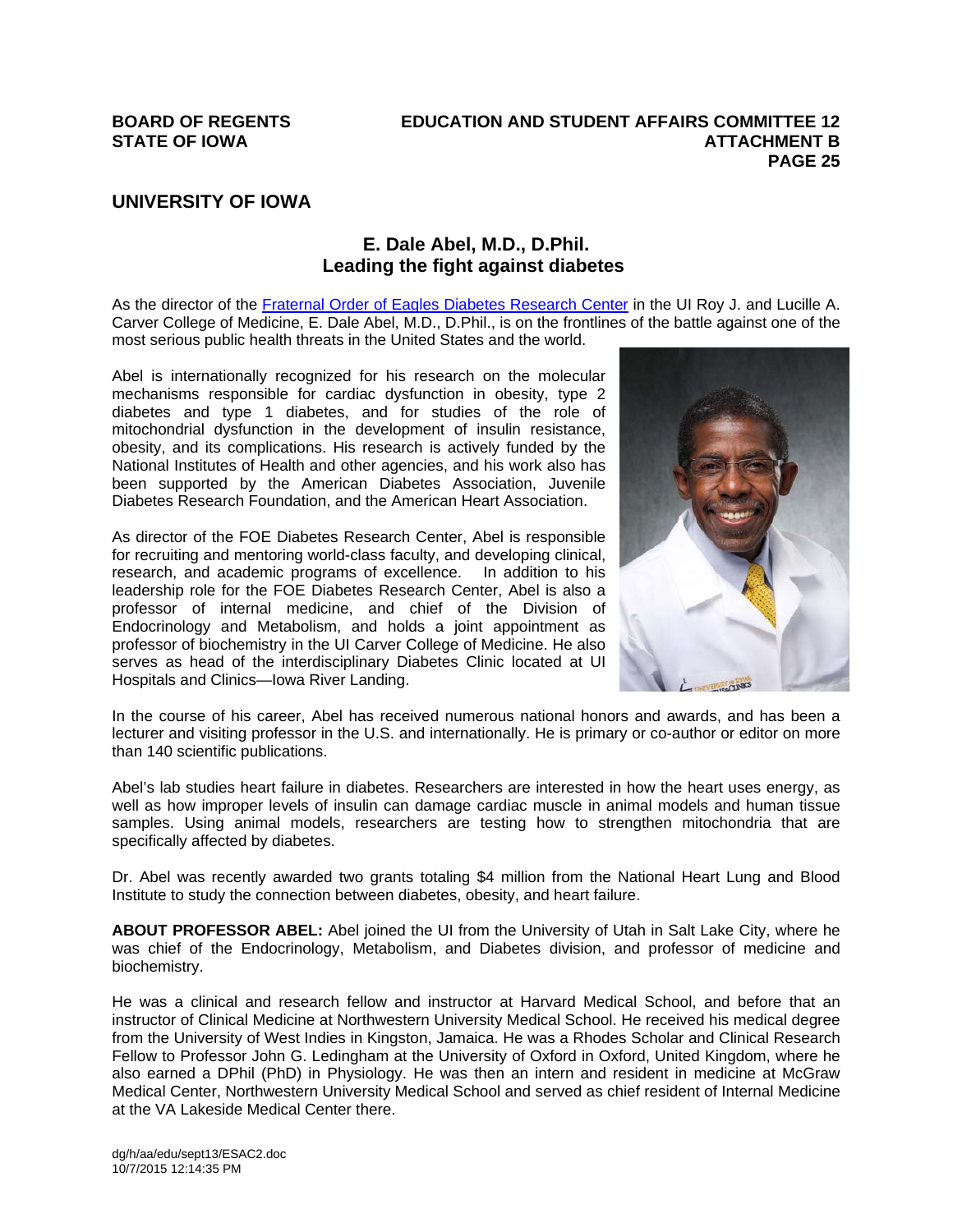# **UNIVERSITY OF IOWA**

### **Michelle Voss, Ph.D. Giving the aging brain a workout**

Everyone knows taking a good walk, one that really gets your heart pumping, can take inches from your waistline and boost your cardiac function. But does it do anything for your brain?

That's what a group of University of Iowa researchers hopes to find out. The team of scientists from the UI Carver College of Medicine and the College of Liberal Arts and Sciences is studying the effects of moderate exercise, like brisk walking or cycling, on learning, memory loss, and brain aging in older adults.

Led by Michelle Voss, PhD, assistant professor of psychological and brain sciences, the team will look at how areas of the brain change as we age, and which physical activities may help slow or prevent those changes we now consider just a normal part of getting older.

"There's evidence that being physically active might lessen the detriments that someone experiences in cognitive aging," Voss says, "but there's still a need for better understanding of exactly how exercise has the protective effects it does on human cognitive and brain aging. as well as on the risk for dementia."



The Iowa researchers will begin to find answers through the use of magnetic resonance imaging (MRI) at the Iowa Institute for Biomedical Imaging in the Pappajohn Biomedical Discovery Building.

Enrolling study participants age 60 and older, Voss and her colleagues will look at how the aging brain is affected by physical exercise. Participants' brains will be scanned using the MRI both before and after a single exercise session, as well as before and after three months of exercise training. Researchers want to know if responses in the brain right after exercise can help them understand the long-term benefits of exercise on the brain.

If data support their prediction—that early "acute" responses in the brain help to explain how exercise slows normal cognitive decline—the study could be a springboard for further research into the effects that different exercises may have on brain health outside of normal aging, such as in patients with Alzheimer's disease or traumatic brain injury (TBI).

Future studies such as these would use the university's new 7 Tesla MRI to get a clearer image of different regions of the brain. "One theory about why exercise is so good for the brain is that it's creating new neurons in a specific part of the hippocampus known as the dentate gyrus, and those new neurons create new connections with other parts of the brain," Voss says. "It's been hard to test this with humans because the imaging resolution wasn't there, but now with the new magnet we hope to get the resolution we need to push forward on this."

**About Professor Voss**: Dr. Voss received her BA, MS, and Ph.D. in Psychology from the University of Illinois at Urbana-Champaign. She joined the UI faculty in 2012.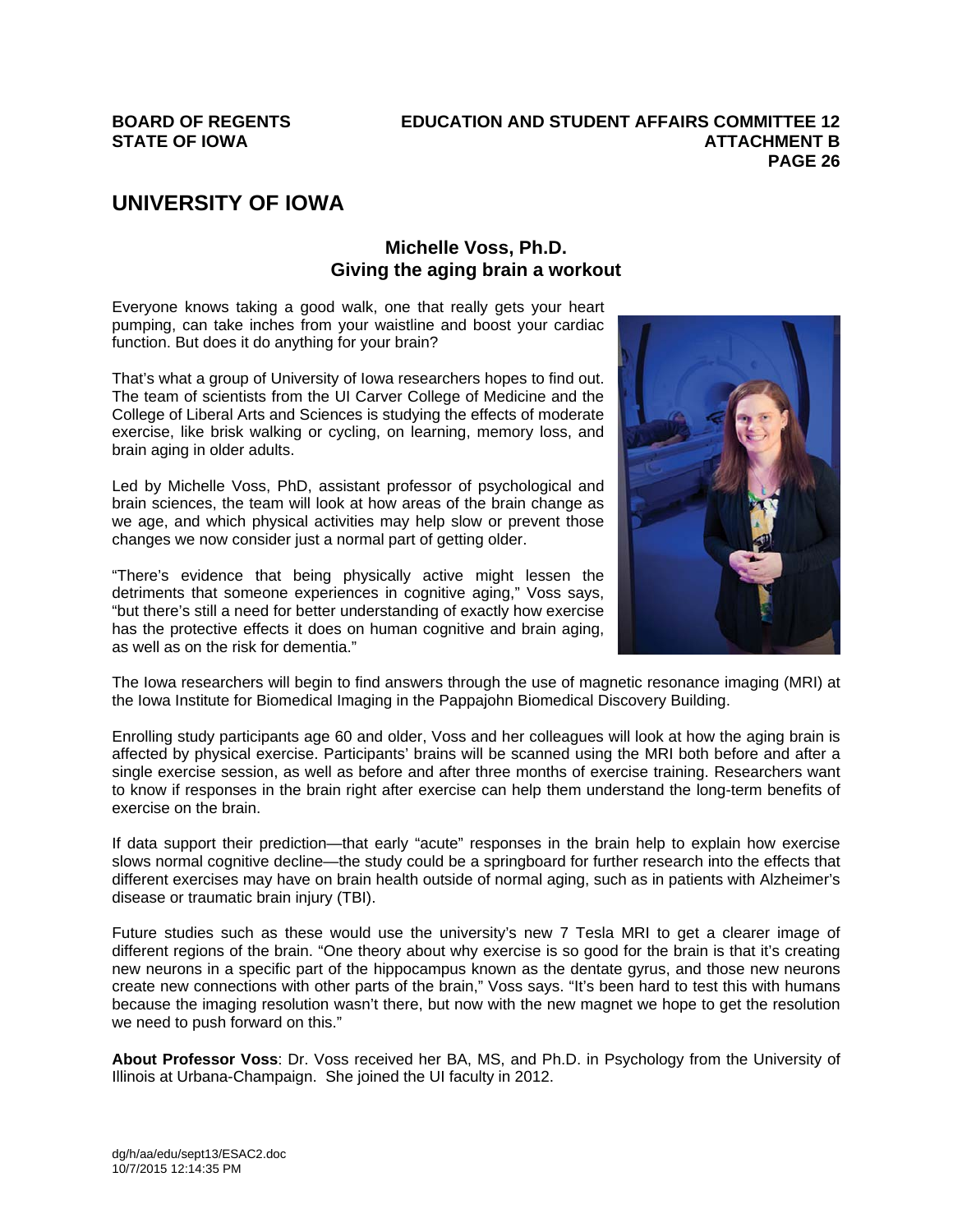# **UNIVERSITY OF IOWA**

#### **Leonard A. Sandler, J.D. Ensuring equal access for all Iowans**

Thanks to the work of Leonard Sandler, thousands of Iowans have greater access to housing, transportation, shopping, dining, and other public accommodations.

As director of the Law and Policy in Action program in the College of Law's legal clinic, Sandler supervises teams of law students who work with store owners, real estate developers, lawmakers, policy makers, local governments, health care providers, even churches and baseball teams, to ensure equal access to all people.

A clinical professor of law, Sandler joined the faculty in 1990 and started working on equal access rights a few years later. At first, the focus of his work was bringing litigation against organizations that were not fully accessible to all people, particularly those who have physical or cognitive disabilities. But he soon realized that working with organizations might be more effective than filing lawsuits against them, and he changed the center's direction to cooperation instead of confrontation.

"I realized that encouraging and educating business and government would result in greater and more widespread change that litigation," Sandler says.



Since then, he's worked with hundreds of organizations across Iowa to make their facilities more accessible, especially to people with disabilities. Among the more notable examples is Dubuque's Washington Court housing complex, in which Sandler and his students worked with a developer to turn an empty downtown warehouse into loft housing, to make sure that residents with disabilities could easily navigate the apartments. That experience led to a universal design and green home checklist and handbook which is now used by developers across Iowa as they design, build or remodel homes that are environmentally friendly and accessible to all people.

The clinic has also worked with Iowa banks to ensure their ATMs are fully accessible, and stores in Coral Ridge Mall, to make sure that people in wheelchairs or walkers can navigate their aisles. They've even worked with the Cedar Rapids Kernels to make sure baseball fans with disabilities have a great game day experience at Veterans Stadium. Other examples of Sandler's work include helping the city of Cedar Rapids re-write its civil rights code, and the city of Davenport draft administrative rules to implement a new civil rights code; working with the Iowa Civil Rights Commission to develop new rules on the place of service and emotional support animals under the Fair Housing Act in the state; and working with Johnson County to develop a plan to consider mobile home parks as a way to increase affordable housing options.

Sandler and his students also frequently work with the state legislature, policy makers, committees and commissions on new and proposed changes in disability law, including the Rebuild Iowa Commission, the Governor's Task Force on Dependent Adults with Mental Retardation, and the Iowa Housing Policy Roundtable.

**About Professor Sandler**: Sandler graduated from Northeastern University, earned his JD from the University of Maryland, and spend four years as a submariner in the US Navy.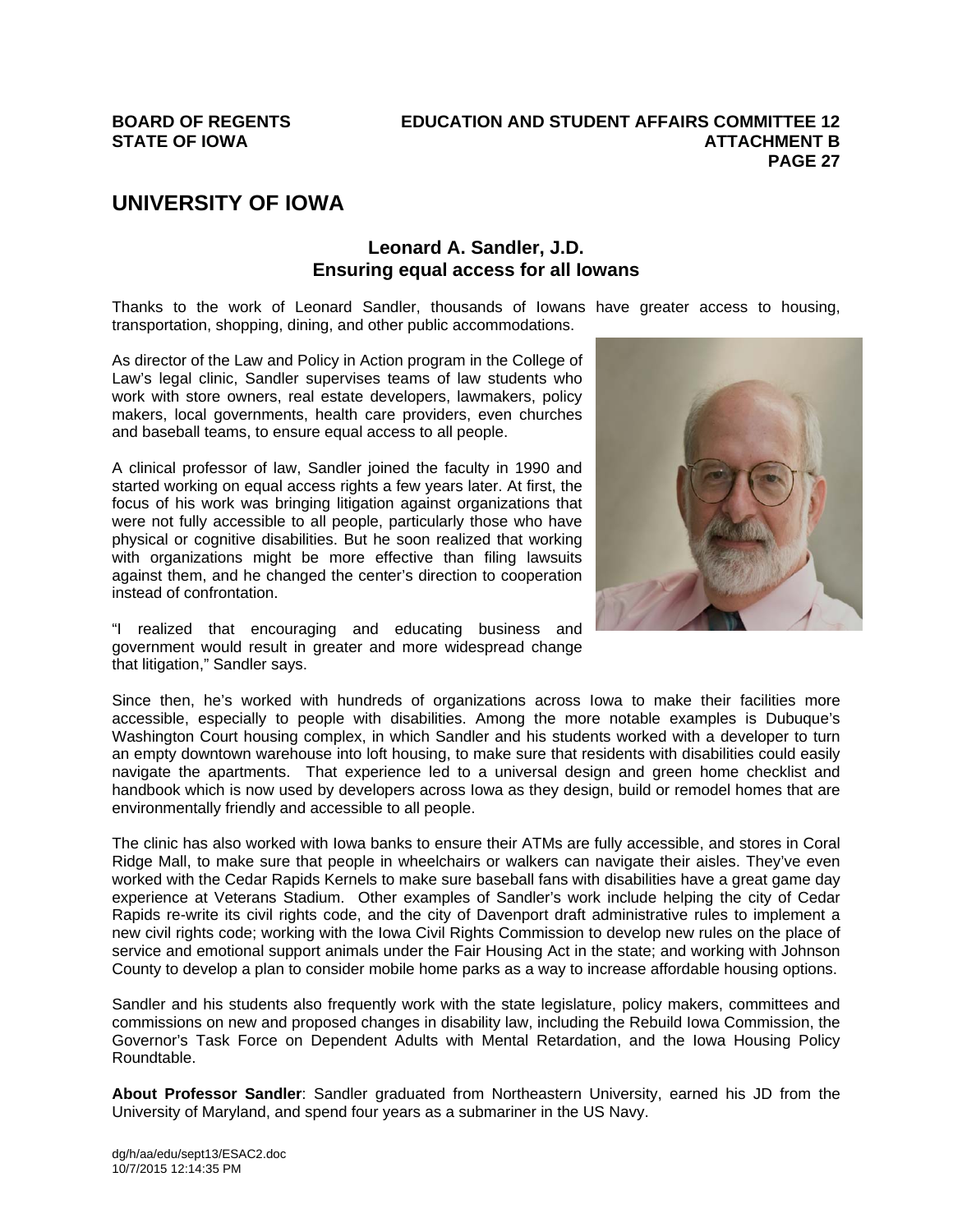## **IOWA STATE UNIVERSITY**

#### **Christina Bloebaum, Ph.D. Designing better systems for aerospace engineering, precision agriculture**

Christina Bloebaum, Ph.D., the Dennis and Rebecca Muilenburg Professor of Aerospace Engineering, has turned a passion for airplanes into a successful academic career.

Bloebaum, who initially had a strong desire to join the U.S. Air Force and become an astronaut, instead became a global expert on complex system designs.

"There is so much information involved in the design and creation of a plane, for example, that it's impossible for one person to understand it all," she explains. "Different people work on different pieces of the plane, and even the smallest change can have a significant impact on others down the line. I teach my students to understand how these decisions affect each group, as well as the overall process."

Bloebaum, who joined Iowa State in 2012, is also working to build collaborations across campus. She is leading a

Presidential Initiative for Interdisciplinary Research project on data driven unmanned aircraft systems for precision agriculture with colleagues from the colleges of engineering, liberal arts and sciences, agriculture and life sciences, as well as the Virtual Reality Applications Center.

Bloebaum earned bachelor's, master's, and doctoral degrees in aerospace engineering from the University of Florida. Her professional career includes positions as a visiting scientist and consultant to NASA, executive director of the New York State Center for Engineering Design and Industrial Innovation at the University of Buffalo, and program director at the National Science Foundation (NSF). The White House also named Bloebaum as an NSF Presidential Faculty Fellow in 1995.

During her tenure at the NSF, Bloebaum served as program director of Engineering and Systems Design, Systems Science. She created or co-created programs in Systems Science, Design of Engineering Materials Systems, and the Origami Design for Integration of Self-assembling Systems for Engineering Innovation, a completely new research area.

Bloebaum has earned numerous awards for her teaching and research, including the State University of New York (SUNY) Chancellor's Award for Excellence in Teaching, and the SUNY Research Foundation's Award for Excellence in Research. She was elected a fellow of the American Institute of Aeronautics and Astronautics in 2012, and also received the Institute's Multidisciplinary Design Optimization (MDO) Award.

At Iowa State, she teaches courses in MDO, engineering and heuristic optimization, and the design of engineered systems.

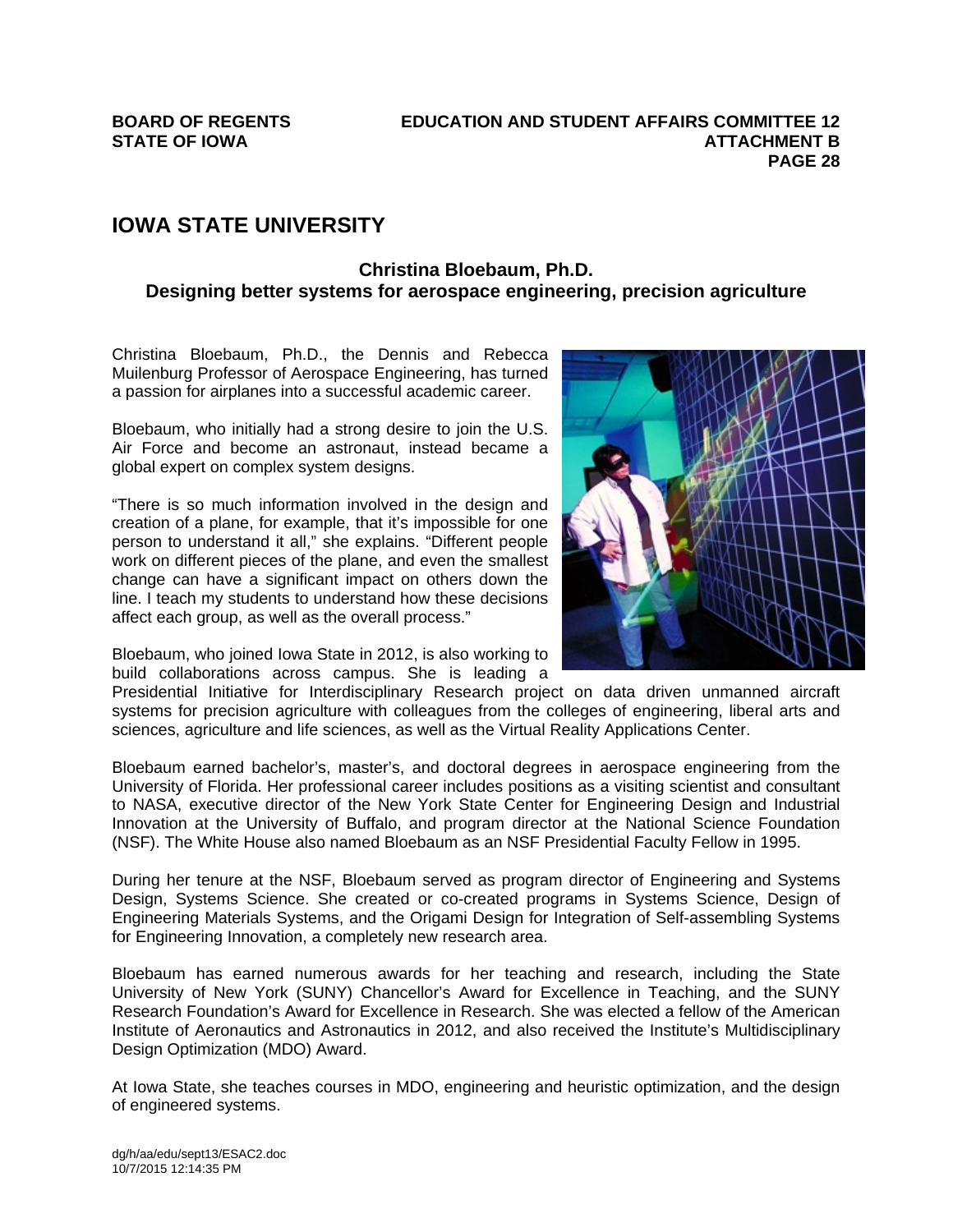# **IOWA STATE UNIVERSITY**

#### **Brian Burt, Ph.D. Improving educational experiences for students of color**

Brian Burt, Ph.D., studies his students. *Literally*.

Burt, an assistant professor in Iowa State's School of Education uses qualitative methodological approaches to study graduate students' experiences, particularly graduate students of color, as well as the policies and practices that influence their education and transition into the workforce.

Burt is interested in how students learn within their programs, as well as their interactions and relationships with others. In a recent study, for example, he found that Black males earning their Ph.D. in engineering changed their outlook on their career path based on the interactions with advisers and fellow students.

"Students who had positive relationships with their adviser and lab mates felt more



attached to their institution and program, while those who had negative relationships felt inadequate at their institution and questioned their decision to remain in the program," he said.

With the help of an Experimental Program to Stimulate Competitive Research (EPSCoR) seed grant, Burt and the students in his research group have launched a multi-institutional study of student success in the science, technology, engineering, and mathematics (STEM) fields.

Burt earned a bachelor's degree in secondary English education from Indiana University-Bloomington; a master's in higher education administration from the University of Maryland-College Park; and a Ph.D. in higher education from the University of Michigan. He teaches Iowa State courses in Qualitative Research Methodology, Students in American Higher Education, Student Development Theory, and Equity, Diversity, and Inclusion.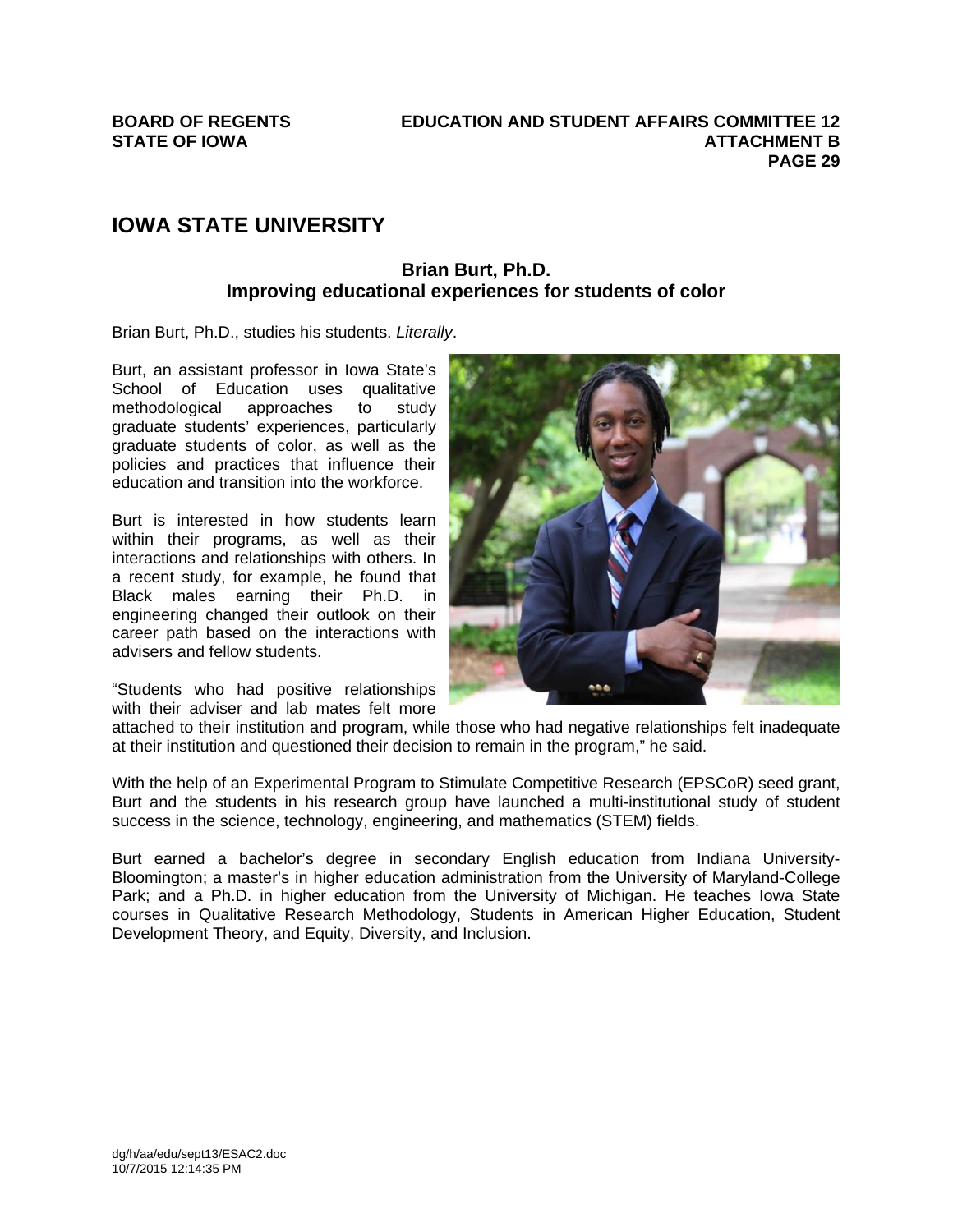# **IOWA STATE UNIVERSITY**

#### **Karen Harmon, Ph.D. Protecting animal and human health**

Karen Harmon, Ph.D., is in high demand.

Harmon, a clinician in Veterinary Diagnostic and Production Animal Medicine and Iowa State's Veterinary Diagnostic Laboratory (VDL), focuses her work on testing for animal bacteria and viruses, and oversees the technical operations of molecular testing.

The VDL, the state's only full-service and fully accredited lab, helps protect animal and human health, and advance Iowa's \$14 billion animal agriculture industry by providing timely, high-quality and comprehensive diagnostic services; teaching veterinary



students, graduate students, and practicing veterinarians; and conducting research to advance diagnostic and production animal medicine. The VDL will receive about 70,000 new cases in 2015, and perform more than 300,000 individual molecular tests.

"The Veterinary Diagnostic Lab has been extremely busy," Harmon says. "This year, it's avian influenza. Last year, it was porcine epidemic diarrhea virus. And porcine respiratory and reproductive syndrome virus (PRRSV) has consistently been a very high volume test for us. There's never a shortage of work!"

Harmon's work in the VDL includes designing and validating tests to detect new or emerging agents, updating or improving currently available tests, working with the lab's clients, and evaluating new testing equipment.

She also expects to become even more involved with avian influenza in the coming months, validating tests for ongoing surveillance of the disease, in order to detect the virus as early as possible

Harmon's work with students includes training on testing techniques and procedures, and analysis of testing data. She recently worked with a student on a summer project to develop a new test to detect bacterial swine pathogen, for which no test currently exists in the VDL.

Harmon earned a bachelor's degree in food science from the University of Wisconsin-Madison, and a Ph.D. in food science/food microbiology from the University of Minnesota-Twin Cities. She joined Iowa State in 1997, following academic research positions at Virginia Tech and Clemson University, and a microbiology appointment at the National Animal Disease Center in Ames.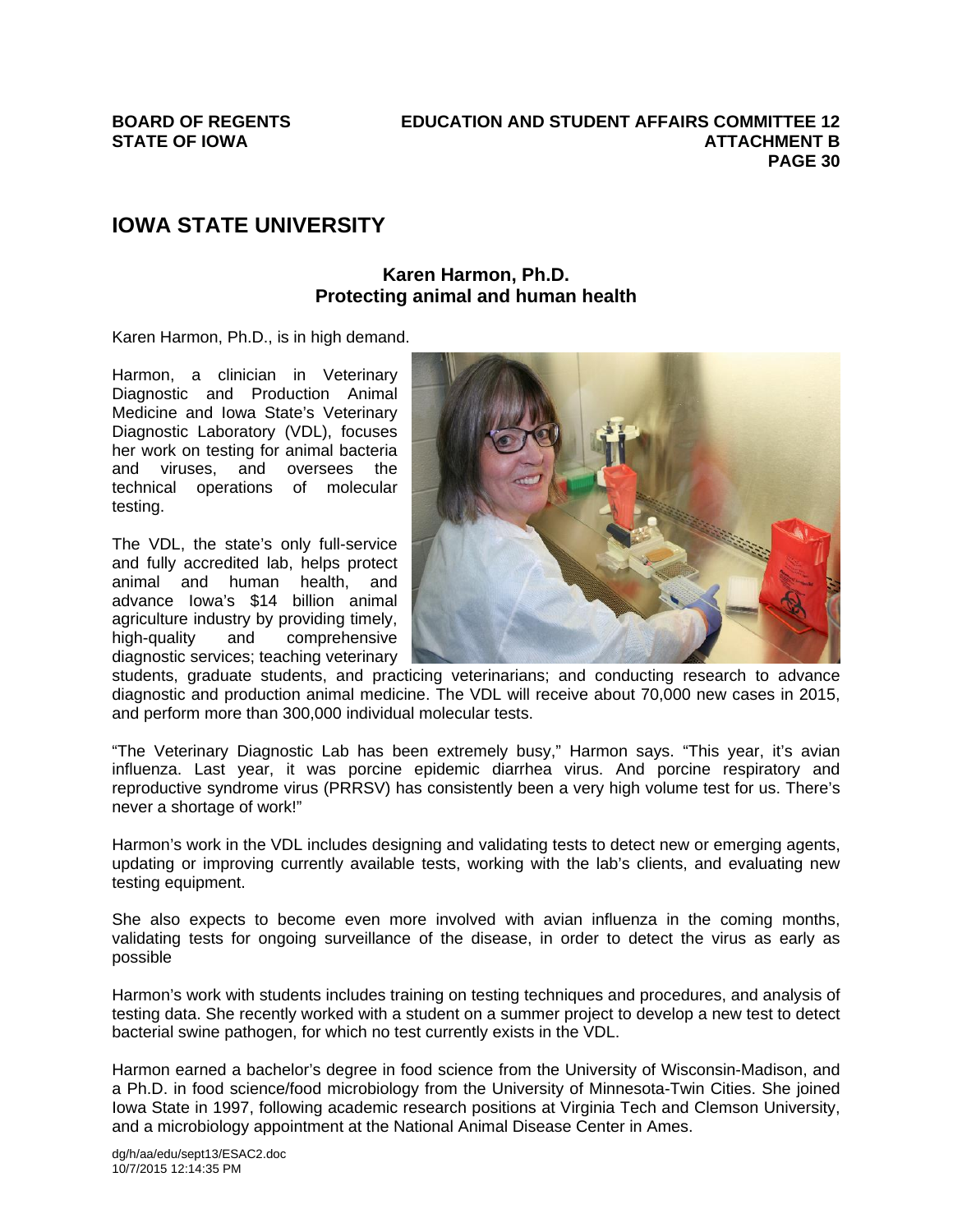# **UNIVERSITY OF NORTHERN IOWA**

### **Elaine Eshbaugh, Ph.D. UNI professor's passion for the aging process**

While many complete their journeys in a retirement community, for Dr. Elaine Eshbaugh, that's where it all began.

With a mother who was the activity director at a nursing home, Eshbaugh, an associate professor of gerontology at UNI, spent time with the elderly beginning at a very young age. "I remember receiving a ton of attention from the residents as a child," she recalled fondly.

This attention and time spent at the home has undoubtedly influenced many of Eshbaugh's educational and career decisions. "No matter what path I went down, I came back to aging."

After beginning her teaching career at UNI in 2006, Eshbaugh's passion for the aging process was fueled in part by a grant from the Adele Whitenack Davis Professorship in



Through the gerontology program, students learn about the physical, social and psychological aspects of aging. They also gain experience in how to interact with aging families, be service providers for older adults, and create policy in our society that suits the large proportion of older adults.

Eshbaugh also completed an independent study in 2012 through her low-impact aerobics class, which serves a lot of older participants. The study notes how, although elderly people are generally thought to be declining in fitness with age, many participants still demonstrated gains in balance, strength and cardio.

"People are living longer and healthier lives than ever before," stressed Eshbaugh. "This study suggests that you can make gains in your fitness with older age, that decline isn't inevitable."

**About Professor Eshbaugh:** Eshbaugh earned her bachelor's degree in psychology from UNI and her master's and Ph.D. in human development from Iowa State University. She coordinates UNI's Memory Trunk Program and maintains an active public speaking and community outreach schedule. Recently, Eshbaugh was appointed by the president of UNI to the role of Faculty Athletics Representative to the NCAA. In her free time, she enjoys college basketball, running, baking cheesecake and anything related to dogs. She also teaches fitness classes at the Cedar Falls Rec Center.

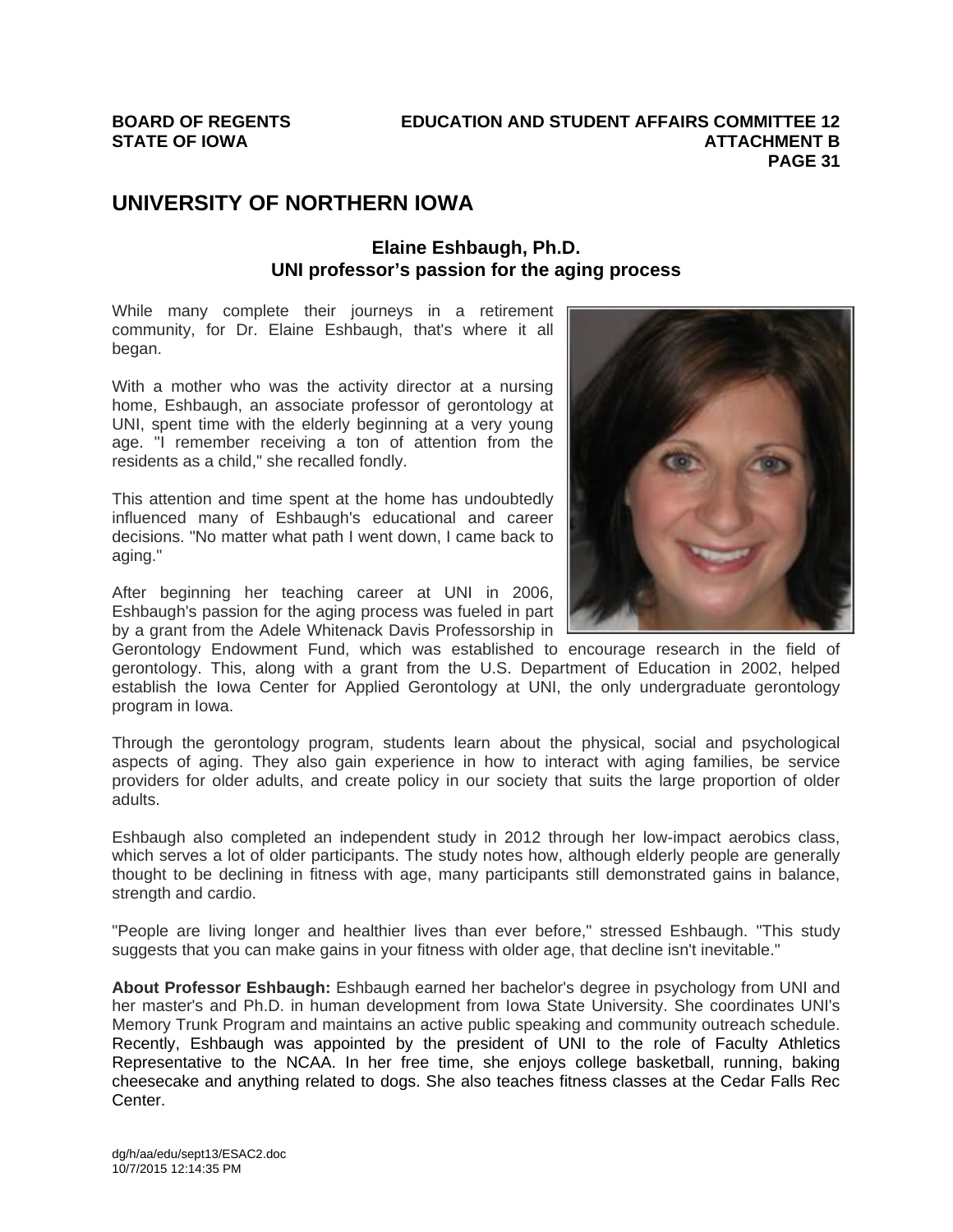#### **UNIVERSITY OF NORTHERN IOWA**

#### **John (Andy) Anderson, Ph.D. Investigating Chinese outward foreign direct investment in developed markets**

Chinese outward foreign direct investment (FDI) has experienced exceptionally rapid growth in strategic asset seeking (technology and brands) in developed countries for the purpose of technological catch-up. Empirical research conducted by John (Andy) Anderson, Ph.D., assistant professor of management in the University of Northern Iowa's College of Business Administration, suggests much of the technology being sourced in the U.S. by Chinese companies will be transferred back to the Chinese market. Interestingly, this activity has led to technological catch-up by Chinese companies in relative but not absolute terms (i.e. the developed country technological advantage is shrinking in magnitude, but the technological gap is growing in real terms).



Anderson is a leading scholar in the area of Chinese outward FDI and his research has sweeping policy and managerial implications. He said UNI not only provides an atmosphere conducive to performing high-quality research, but is also an outstanding environment to positively engage with students.

In the classroom, Anderson teaches students about global supply chain management. "Production of products and services is now integrated across national boundaries to the point that the global dimension of value chain analysis cannot be ignored," he says.

Anderson is also a co-adviser for UNI's Supply Chain Management Association and aided with the shift of the supply chain management bachelor's degree from an emphasis area in management to a stand-alone major. "We firmly believe the new supply chain management degree from UNI is at the forefront of the educational field," said Anderson.

**About Professor Anderson:** Raised in Boone, Iowa, Anderson attended UNI for undergraduate education where he was a high jumper on the track and field team and studied supply chain management. He has a Masters of Research in Management Science from Lancaster University (UK) and a Ph.D. in International Business from Durham University (UK). Anderson and his wife, Yi Cheng, owner of TransChina Solutions, a supply chain and new product development firm, have a nine-month-old son. Anderson and Cheng also run a nonprofit that gives underprivileged females from Tibetan areas of Qinghai, China, access to post-secondary education. Anderson is fluent in Mandarin Chinese, has ridden his bicycle across the U.S. twice, has run several marathons and is in the process of climbing the highest mountain on every continent.